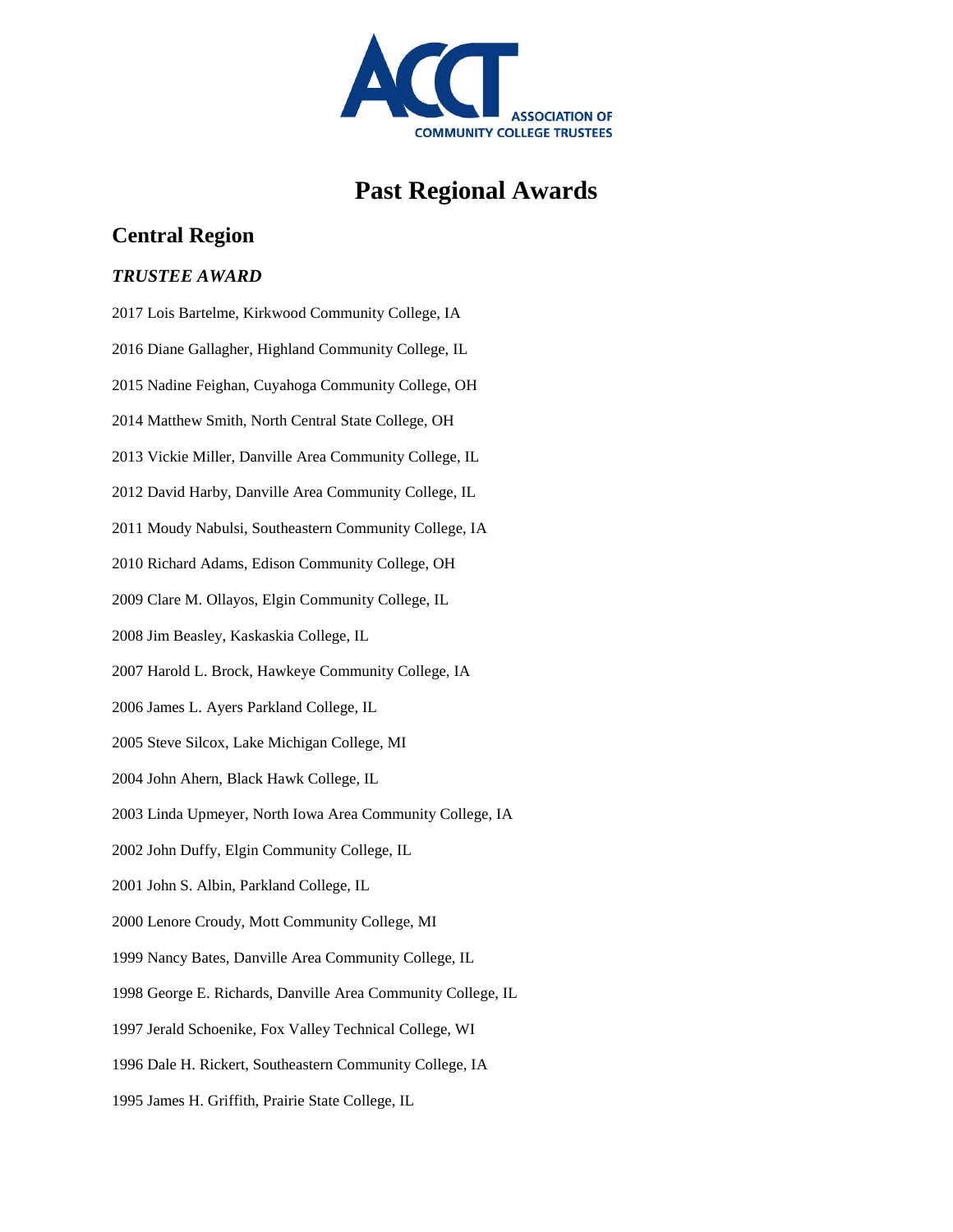

1994 Robert E. Garrison, Jr., Muskegon Community College, MI 1993 Harry L. Crisp, II, Illinois Community College Board, IL 1992 Frederick C. Smith, Sinclair Community College, OH 1991 John Duffy, Elgin Community College, IL 1990 Mary Anne Player, Wilber Wright College, IL 1989 Sandra L. Ritter, Oakland Community College, MI 1988 Dorothy 'Kris' Howard, William Rainey Harper College, IL 1987 John Caldwell, Southeasten Community College, IA 1986 Raymond E. Hartstein, Oakton Community College, IL 1985 Albert Efner, Indian Hills Community College, IA 1984 Orin N. Emerson, Iowa Central Community College, IA

### *EQUITY AWARD*

2017 Harper College, IL 2016 College of Lake County, IL 2015 Jackson College, MI 2014 Elgin Community College, IL 2013 Washtenaw Community College, MI 2012 Waubonsee Community College, IL 2011 Kentucky Community and Technical College System, KY 2010 Oakton Community College, IL 2009 Parkland College, IL 2008 Madison Area Technical College, WI 2007 Crowder College, MO 2006 Danville Area Community College, IL 2005 Jackson Community College, MI 2003 Lake Michigan College, MI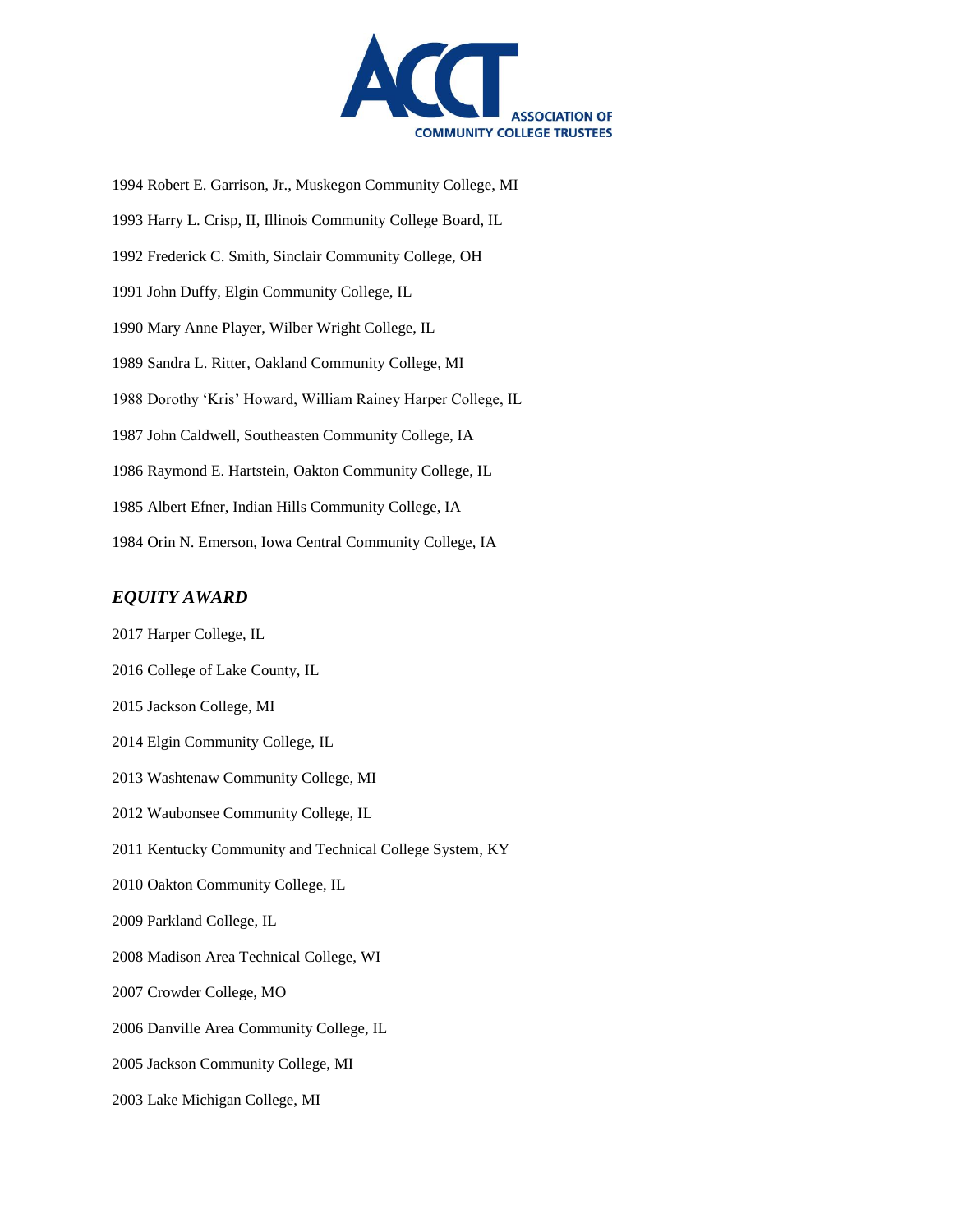

2002 Parkland College, IL

#### *CEO AWARD*

2017 Dorey Diab, North Central State College, OH 2016 James Jacobs, Macomb Community College, MI 2015 Linda Allen, Hawkeye Community College, IA 2014 Roy Church, Lorain County Community College, OH 2013 Robert Breuder, College of DuPage, IL 2012 Bettsey Barhorst, Madison Area Technical College, WI 2011 Bonnie Coe, Central Ohio Technical College, OH 2010 M. Richard Shaink, Mott Community College, MI 2009 Vernon O. Crawley, Moraine Valley Community College, IL 2008 Karen E. Rafinski, Clark State Community College, OH 2007 Alice Marie Jacobs, Danville Area Community College, IL 2006 Daniel J. Phelan, Jackson Community College, MI 2005 Wayne E. Giles, Metropolitan Community College, MO 2004 William A. Ihlenfeldt, Chippewa Valley Technical College, WI 2003 John T. Blong, Eastern Iowa Community College District, IA 2002 David Hildebrand, Wisconsin Indianhead Technical College, WI 2001 Norm Nielsen, Kirkwood Community College, IA 2000 Albert Lorenzo, Macomb Community College, MI 1999 Richard Pappas, Lake Michigan College, MI 1998 Allen D. Arnold, Mott Community College, MI 1997 Roy Church, Loraine County Community College, OH 1996 Dennis J. Ladwig, Lakeshore Technical College, WI 1995 James C. Catania, Blackhawk Technical College, WI 1994 E. Timothy Lightfield, Prairie State College, IL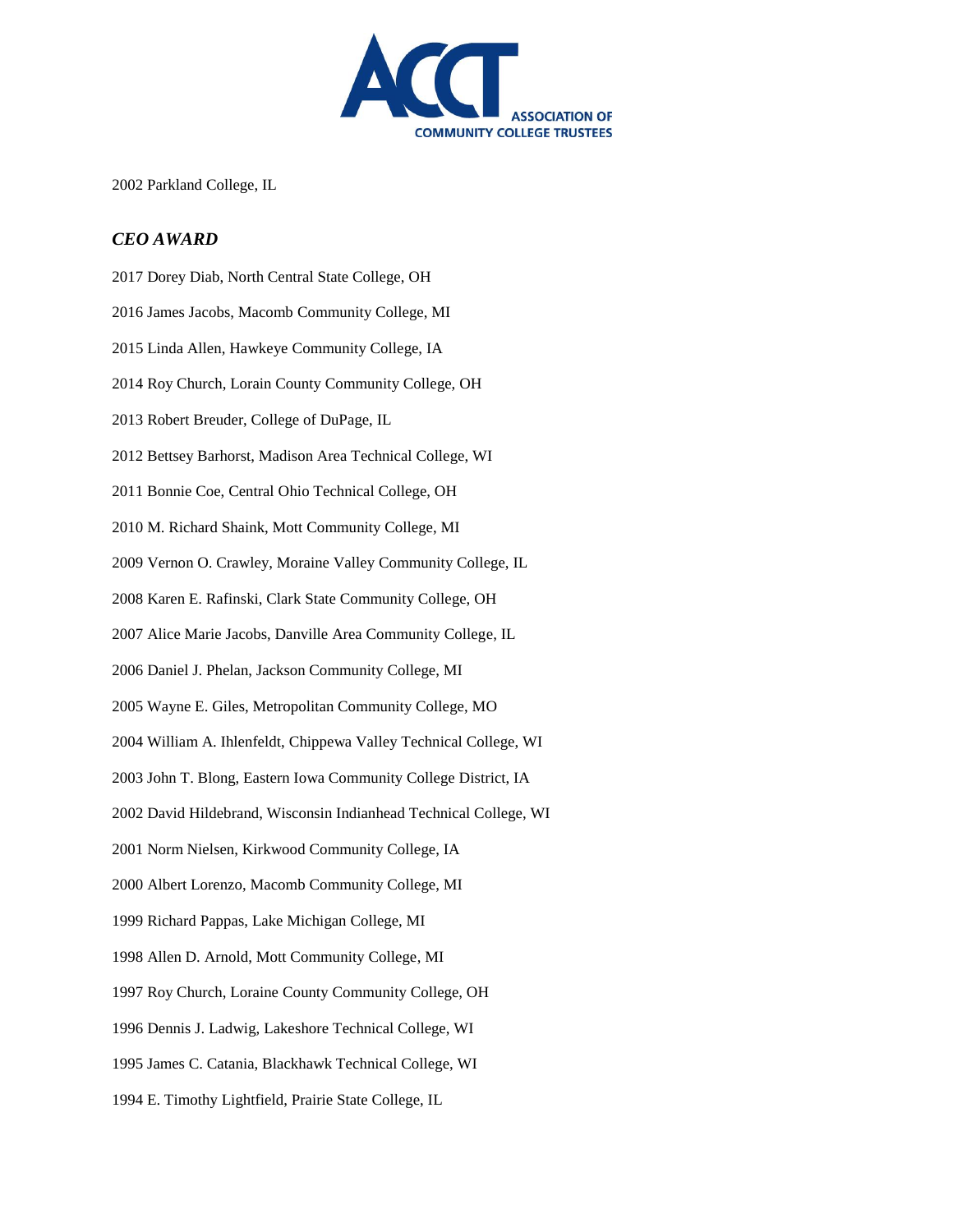

1993 Richard T. Anderson, Waukesha County Technical College, WI 1992 Kent Farnsworth, Crowder College, MO 1991 Jerry Sue Owens, Lakewood Community College, MN 1990 Stanley Spanbauer, Fox Valley Technical College, WI 1989 John J. Swalec, Waubonsee Community College, IL 1988 Robert L. Poorman, Lincoln Land Community College, IL 1987 Robert Looft, Iowa Western Community College, IA 1986 C.W. Callison, Southeastern Community College, IA

### *FACULTY AWARD*

2017 Jessica Cole, Des Moines Area Community College, IA 2016 Shannon Peak Fiene, Minnesota State, MN 2015 Erin Wilding-Martin, Parkland College, IL 2014 Paul Kimball, Northeast Iowa Community College, IA 2013 Kenneth Ekegren, North Central State College, OH 2012 Holly Walter Kerby, Madison Area Technical College, WI 2011 James Berry, St. Clair County Community College, MI 2010 Joyce Lindstrom, St. Charles Community College, MO 2009 Eugenia Paulus, North Hennepin Community College, MN 2008 Lisa Seidman, Madison Area Technical College, WI 2007 Glenda Boling, Danville Area Community College, IL 2006 Laurie Vasquez Santa Barbara City College, CA 2005 Mary Catherine Flath, Ashland Community & Technical College, KY 2004 Jesse Parete, Edison Community College, OH 2003 Lori K. Garrett, Danville Area Community College, IA 2002 Barbara Arnold, Madison Area Technical College, IL

2001 John M. Hoagland, Danville Area Community College, IL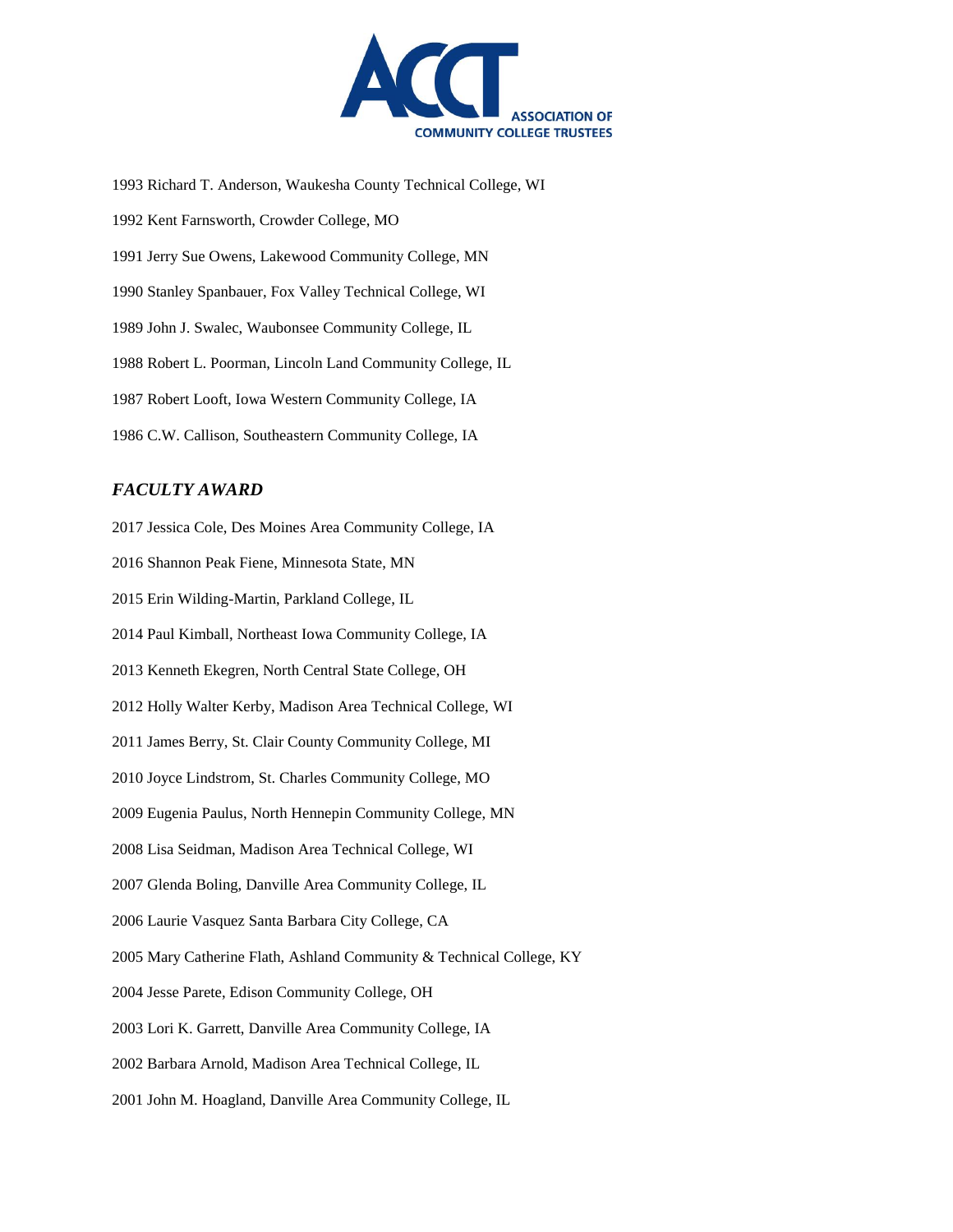

2000 Linda Hefferin. Elgin Community College, IL

- 1999 Arthur Pitz, Blackhawk College, IL
- 1998 Gene Hilgenberg, Crowder College, MO
- 1997 Glenna Wallace, Crowder College, MO
- 1996 Fran Soukup, Madison Area Technical College, WI
- 1995 Marilyn Satterwhite, Danville Area Community College, IL
- 1994 Sister Ida Green, Prairie State College, IL
- 1993 Barbara Juister, Elgin Community College, IL
- 1992 Jolyne Ghanatabadi, Des Moines Area Community College, IA
- 1991 Barbara Garwood, Lakeland Community College, OH Robert Sessions, Kirkwood Community College, IA
- 1990 Reynaldo P. Glover, City College of Chicago, IL
- 1989 Karen T. Sharp, Mott Community College, MI
- 1987 Harry Robinson, Muskegon Community College, MI
- 1986 Peter Kellams, St. Louis Community College, MO
- 1985 Tamar V. Susskind, Oakland Community College, MI

#### *PROFESSIONAL BOARD STAFF MEMBER AWARD*

- 2017 Mellanie Toles, Clark State Community College, OH
- 2016 Lisa Poma, Mott Community College, MI
- 2015 Valerie Krueger, Moraine Park Technical College, WI
- 2014 Benita Duncan, Lansing Community College, MI
- 2013 Kimberly Olson, Wisconsin Indianhead Technical College, WI
- 2012 Lisa M. Poma, Mott Community College, MI
- 2011 Rebecca Garrison, St. Louis Community College, MO
- 2010 Linda Peltier, Edison Community College, OH
- 2009 Elaine Benedict, St. Charles Community College, MO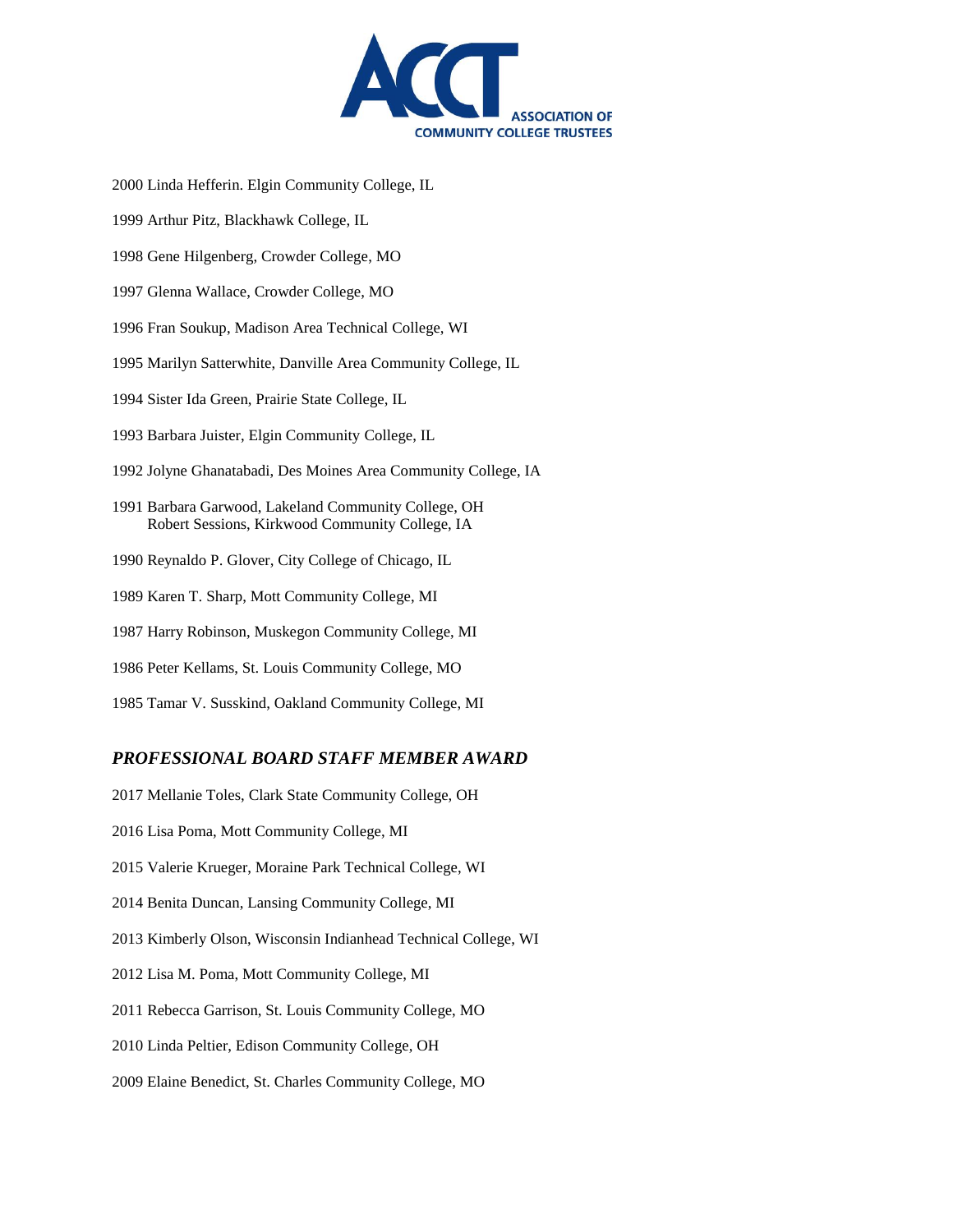

2008 Nancy Willamon, Parkland College, IL 2007 Honey H. Bedell, Eastern Iowa Community College, District, IA 2006 Valerie Schuette Jackson Community College, MI 2005 Jeanne Hayden, Illinois Valley Community College, IL

# **Northeast Region**

#### *TRUSTEE AWARD*

2017 Dorothea H. Smith, College of Southern Maryland, MD 2016 Kevin Doyle, Howard Community College, MD 2015 Peter Schmidt, Warren County Community College, NJ 2014 Joseph Mangarella, Pennsylvania Highlands Community College, PA 2013 Denise Murphy McGraw, Schenectady County Community College, NY 2012 Kathleen M. Pesile, The City University of New York, NY 2011 David Mathis, Mohawk Valley Community College, NY 2010 Jeanne-Marie Boylan, Bunker Hill Community College, MA 2009 David L. Cannon, Connecticut Community Colleges, CT 2008 Joseph Shannon, College of Southern Maryland, MD 2007 Brad W. Young, Frederick Community College, MD 2006 Mahmoud Fahmy Luzerne County Community College, PA 2005 Ellestine J. Grant, Baltimore City Community College, MD 2004 Elayne Hettleman, Community College of Baltimore County, MD 2003 Raymond H. Bateman, Raritan Valley Community College, NJ 2002 Donald Mawhinney, Onondaga Community College, NY 2001 Robert Lawrence, Wor-Wic Community College. MD 1999 James Perry, Union Community College, NJ 1998 Virginia Scott, Gloucester County College, NJ 1997 William Hiering, Ocean County College, NJ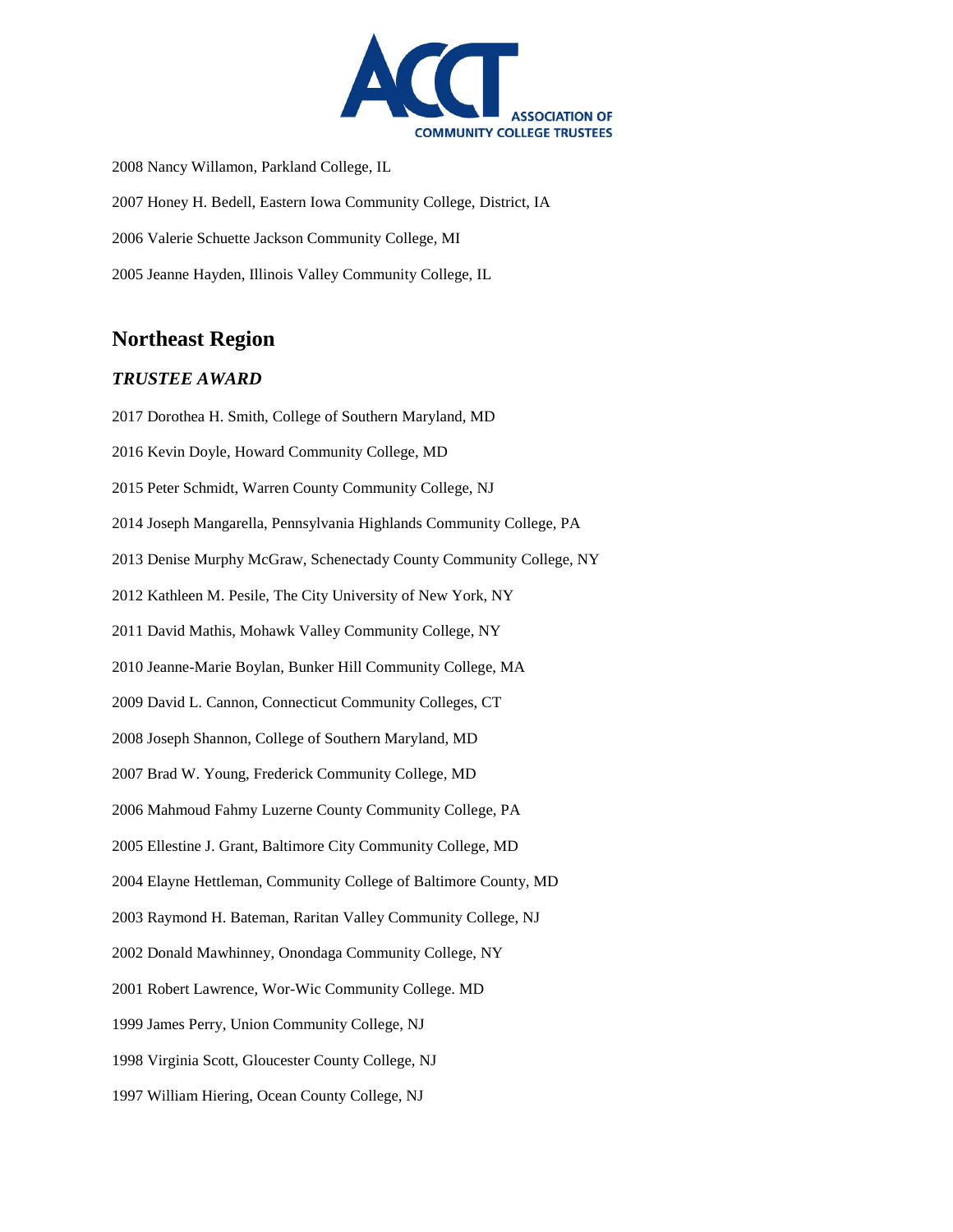

1996 Marion Pines, Baltimore City Community College, MD 1995 James W. Henderson, Middlesex Community College, MA 1994 Maria Ucelli, Hudson County Community College, NJ 1993 Nancy M. Hubers, Baltimore County Community Colleges, MD 1992 Nancy Murrin, Butler County Community College, PA 1991 N/A 1990 Craig Heard, County College of Morris, NJ 1989 William K. McDaniel, Burlington County CC, NJ 1988 Gene E. McDonald, Westmoreland County Community College, PA 1987 Gabriel E. Danch, Camden County College, NJ 1986 Thomas L. Fagan, Community College of Allegheny County, PA 1985 James E. Mullen, ACCT Pennsylvania State Chair; Montgomery County CC, PA 1984 Clara Elaine Dasher, Essex County College, NJ 1985 Anne M. Bushnell, Ulster County Community College, NY

#### *EQUITY AWARD*

2017 Montgomery College, MD 2016 Hudson County Community College, NJ 2015 Anne Arundel Community College, MD 2014 N/A 2013 Howard Community College, MD 2012 Hudson County Community College, NJ 2011 Montgomery County Community College, PA 2010 Evelyn Field, Raritan Valley Community College, NJ 2009 Westchester Community College, NY 2008 College of Southern Maryland, MD 2007 N/A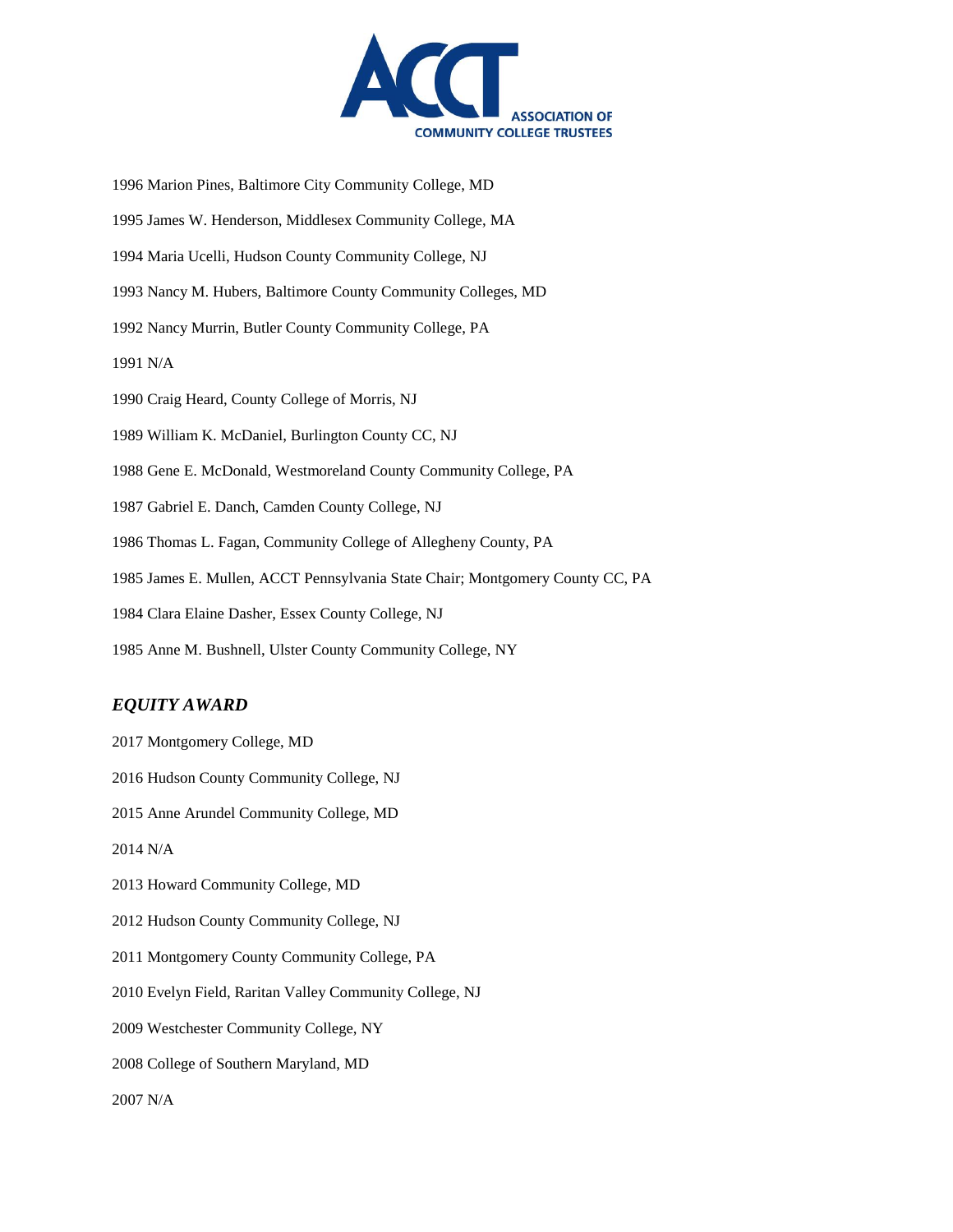

2006 Atlantic Cape Community College, NJ

# *CEO AWARD*

| 2017 William Austin, Warren County Community College, NJ                |
|-------------------------------------------------------------------------|
| 2016 Jerome Parker, Delaware County Community College, PA               |
| 2015 Carl Haynes, Tompkins Cortland Community College, NY               |
| 2014 Kathleen Hetherington, Howard Community College, MD                |
| 2013 Glen Gabert, Hudson County Community College, NJ                   |
| 2012 Karen A. Stout, Montgomery County Community College, PA            |
| 2011 Robert Messina, Burlington County College, NJ                      |
| 2010 Stephen M. Curtis, Community College of Philadelphia, PA           |
| 2009 Cliff L. Wood, Rockland Community College, NY                      |
| 2008 Debbie L. Sydow, Onondaga Community College, NY                    |
| 2007 Kenneth L. Ender, Cumberland County College, NJ                    |
| 2006 Mary Ellen Duncan Howard Community College, MD                     |
| 2005 Charlene R. Nunley, Montgomery College, MD                         |
| 2004 Donald W. Snyder, Lehigh Carbon Community College, PA              |
| 2003 Dr. Elaine Ryan, College of Southern Maryland, MD                  |
| 2002 Thomas H. Brown, Union County College, NJ                          |
| 2001 Orlando George, Delaware Technical & Community College, DE         |
| 2000 Claudia Chiesi, Harford Community College, MD                      |
| 1999 Peter Burnham, President, Brookdale Community College, NJ          |
| 1998 Michael I. Schafer, President, Mohawk Valley Community College, NY |
| 1997 Stuart Steiner, President, Genesee Community College, NY           |
| 1996 Cary A. Israel, President, Raritan Valley Community College, NJ    |
| 1995 Robert C. Messina, Jr., President, Burlington County College, NJ   |
| 1994 Joseph J. Bulmer, President, Hudson Valley Community College, NY   |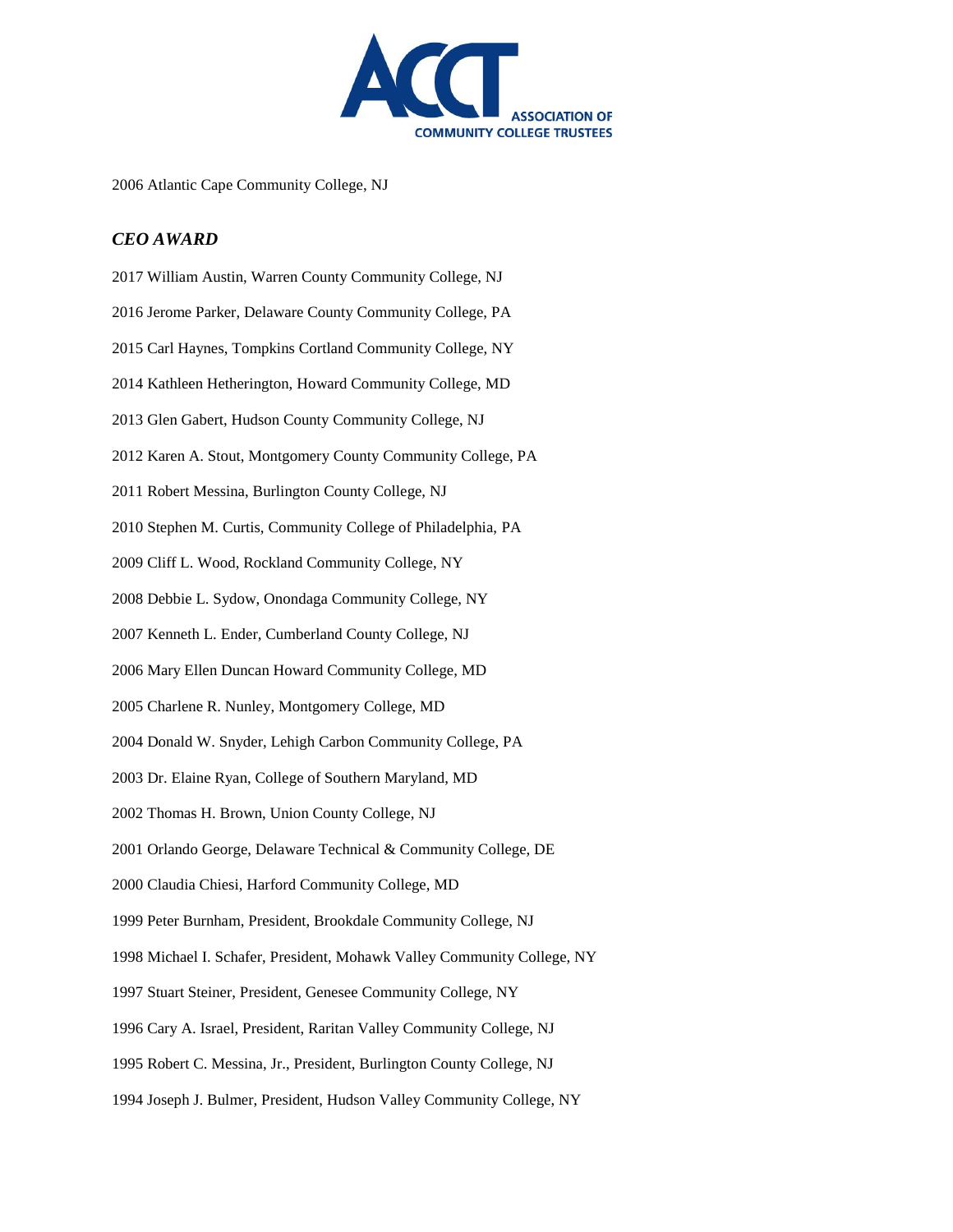

1993 Bruce H. Leslie, President, Onondaga Community College, NY 1992 Peter A. Spina, President, Monroe Community College, NY 1991 Daniel C. Krezenski, President, Westmoreland Cty. Community College, PA 1990 Roger A. Van Winkle, President, Massachusetts Bay CC, MA 1989 Clifford S. Peterson, President, Quinsigamond Community College, MA 1988 Robert C. Schleiger, President, Chesapeake College, MD 1987 Robert L. Gell, President, Cecil Community College, MD 1986 Robert E. Parilla, President. Montgomery College, MD

### *FACULTY MEMBER AWARD*

2017 Tammy Peery, Montgomery College, MD 2016 Bill Baker, Rockland Community College, NY 2015 O. Pauline Chow, Harrisburg Area Community College, PA 2014 M. Richard Dudkowski, Genesee Community College, NY 2013 Elaine Padilla, Rockland Community College, NY 2012 Kathleen Kennedy Norris, Baltimore City Community College, MD 2011 John Wadach, Monroe Community College, NY 2010 Robin Musselman, Lehigh Carbon Community College, PA 2009 Fay E. Beauchamp, Community College of Philadelphia, PA 2008 M. Elaine Tagliareni, Community College of Philadelphia, PA 2007 Ralph M. Faris, Community College of Philadelphia, PA 2006 Carolin Maura McManus College of Southern Maryland, MD 2005 Robert K. Clark, Cumberland County College, NJ 2004 Jean Runyon, College of Southern Maryland, MD 2003 William L. Morton, College of Southern Maryland, MD 2002 Carole Gavin, Burlington Community College, NJ 2001 Carrie Myers, Lehigh Carbon Community College, PA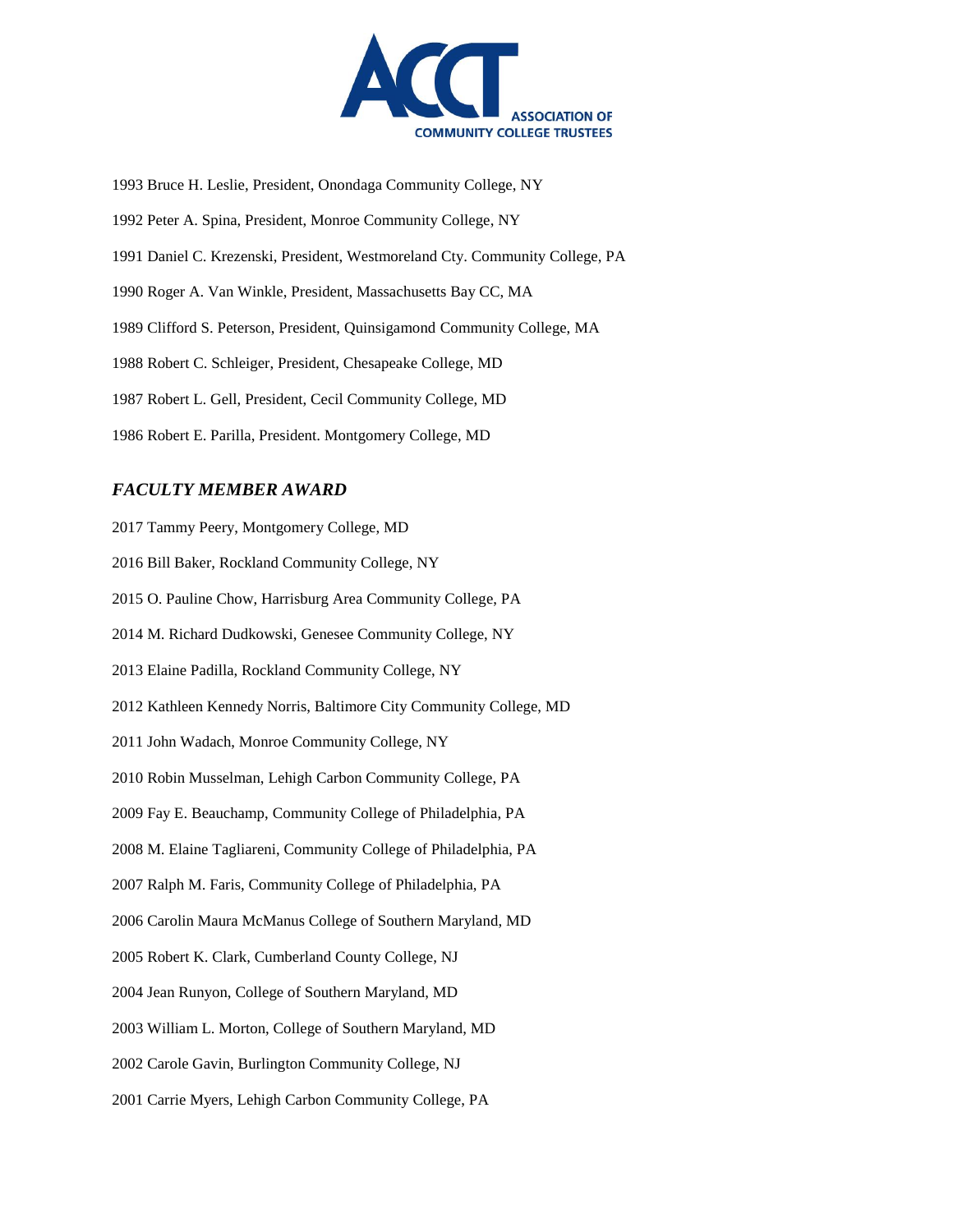

2000 Linda Zeidman, The Community College of Baltimore County, MD 1999 Cathy X. Larson, Middlesex Community College, MA 1998 Barbara Kistler, Lehigh Carbon Community College, PA 1997 Judy Ackerman, Montgomery Community College, MD 1996 Myrna Goldenberg, Montgomery Community College, MD 1995 John H. Gauger, Lehigh Carbon Community College, PA 1994 William Searle, Asnuntuck Community-Technical College, CT 1993 Maryanne DiMeo-Brindisi, Mohawk Valley Community College, NY 1992 Scarff Downing, New Community College of Baltimore, MD 1991 Hazel J. Brown, Harrisburg Area Community College, PA 1990 Pearly Cunningham, Community College of Allegheny County, PA 1989 Mary Lou Stromer, Catonsville Community College, MD 1988 John Starmack, South Campus, Community College of Allegheny County, PA 1986 Mercedes Lesser, Chesapeake College, MD 1985 Charles C. Self, Bunker Hill Community College, MA

#### *PROFESSIONAL BOARD STAFF MEMBER AWARD*

2017 Alonia Sharps, Prince George's Community College, MD 2016 Linda Emmerich, Howard Community College, MD 2015 Carol Sherman, Harford Community College, MD 2014 Yolanda Howell, Westchester Community College, NY 2013 Cathy Costello, Genesee Community College, NY 2012 Jennifer Oakley, Hudson County Community College, NJ 2011 Nikita Lemon, Baltimore City Community College, MD 2010 Anne Bergamo, Cumberland County College, NJ 2009 Maryann Raab, Orange County Community College, NY 2008 Evelyn DeFeis, Passaic County Community College, NJ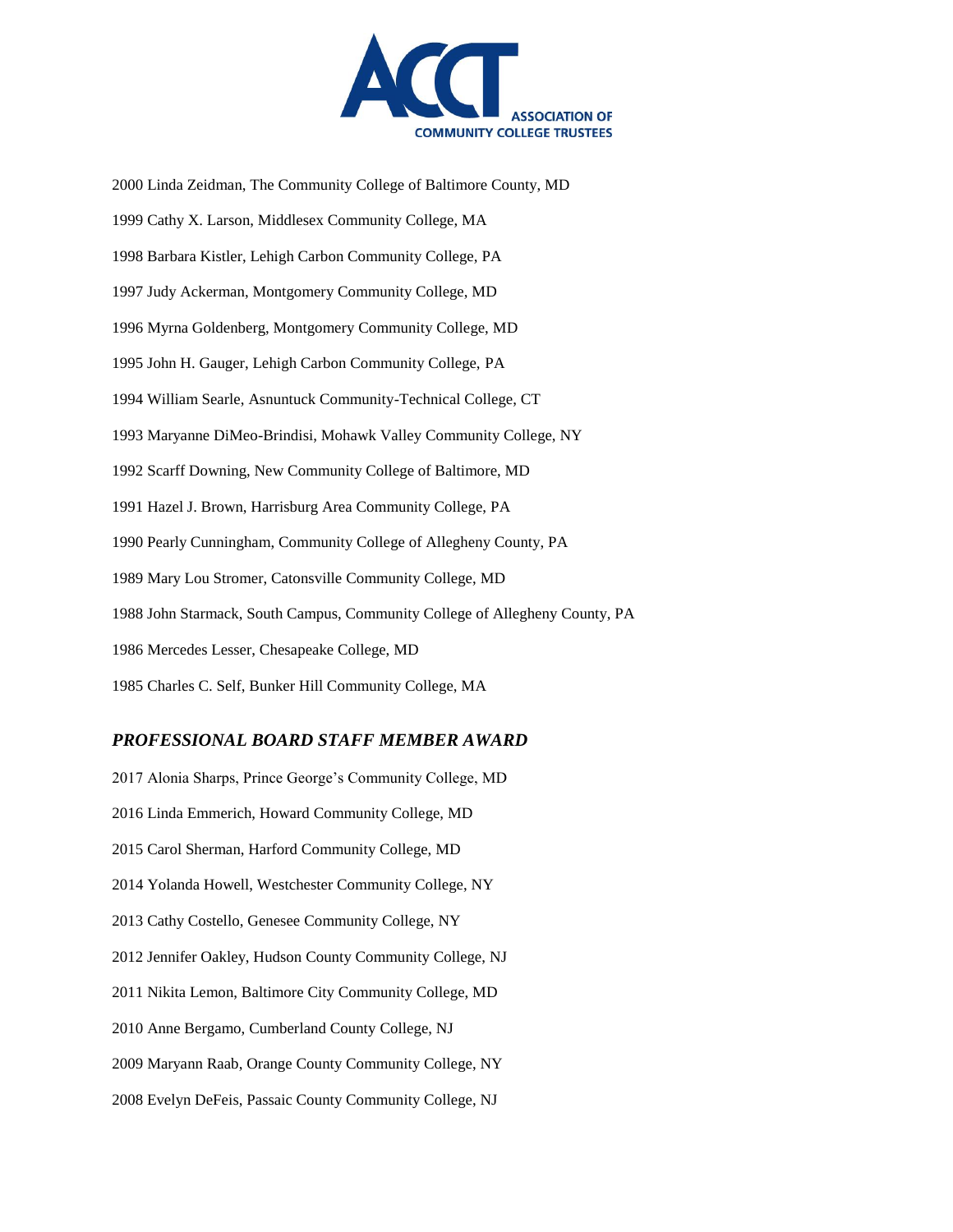

2007 Brittany Williams, Atlantic Cape Community College, NJ 2006 Alonia C. Sharps Prince George's Community College, MD 2005 Anita V. Simpson, Chesapeake College, MD

# **Pacific Region**

#### *TRUSTEE AWARD*

2017 Dan Altmayer, Highline College, WA 2016 Gail Miller, Salt Lake Community College, UT 2015 Paul Gomez, Chaffey College, CA 2014 Mike Blakely, Big Bend Community College, WA 2013 Donald Campbell, Maricopa Community College District, AZ 2012 Carol Landa McVicker, Community Colleges of Spokane, WA 2011 Jim Harper, Portland Community College, OR 2010 Harold Williams, Portland Community College, OR 2009 Jane C. Strain, Cochise County Community College District, AZ 2008 Kay Albiani, Los Rios Community College District, CA 2007 Rebecca Garcia, Cabrillo College, CA 2006 Carole Currey Santa Monica Community College District, CA 2005 Brian Conley, Rancho Santiago Community College District, CA 2004 Helen C. Malone, Community Colleges of Spokane, WA 2003 Dianne Campbell, Cascadia Community College, WA 2002 Barbara Jones, Solano Community College, CA 2001 James Sherrill, Centralia College, OR 2000 Linda Rosenthal, Maricopa Community College District, AZ 1999 Gwen Vandenbosch, Chemeketa Community College, OR 1998 Vaughn A. Sherman (ACCT Past-Chair), Edmonds Community College, WA 1997 Donald M. Ross, Antelope Valley Community College District, CA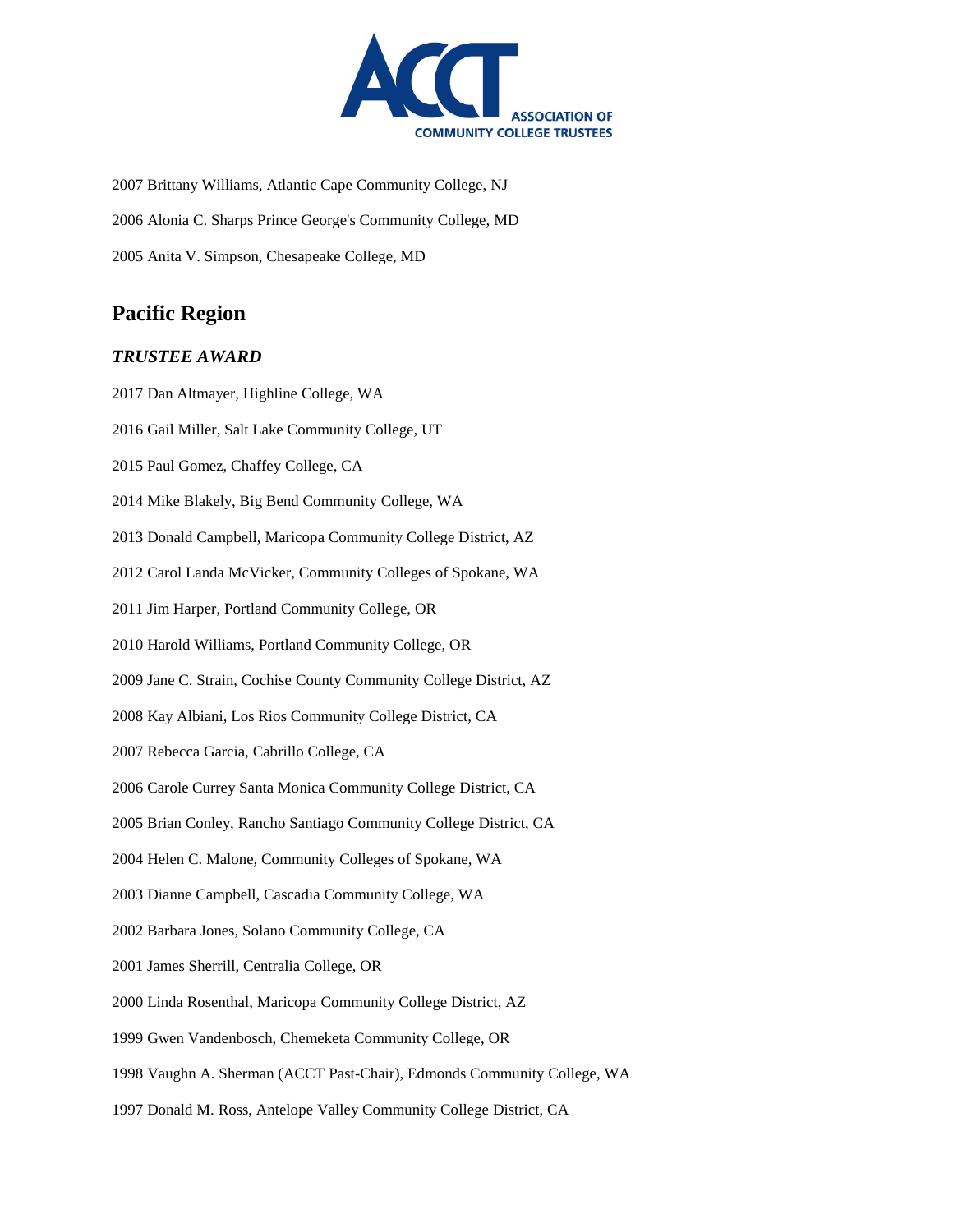

1996 Carol Smith, MiraCosta College, CA 1995 Richard Tennessen, Guam Community College, Guam 1994 Phyllis Gutierrez Kenney, Seattle Community College District, WA 1993 Richard W. Mattice, Eastern Arizona College, AZ 1992 Myrna Popove, Douglas College, British Columbia, Canada 1991 Lois J. Carson, San Bernardino Community College District, CA 1990 Dana Anderson, Portland Community College, OR 1989 Robert D. "Bob" Davis, Mt. Hood Community College, OR 1985 Harry E. Hiraoka, State Center Community College District, CA

### *EQUITY AWARD*

2017 Allan Hancock College, CA 2016 Highline College, WA 2015 N/A 2014 Seattle Colleges, WA 2013 Long Beach City College, CA 2012 Maricopa Community College District, AZ 2011 N/A 2010 Guam Community College, Guam 2009 N/A 2008 Cabrillo College, CA 2007 Portland Community College, OR 2006 N/A 2005 Bellevue Community College, WA 2004 Maricopa Community College District, AZ 2003 N/A 2002 Yosemite Community College District, CA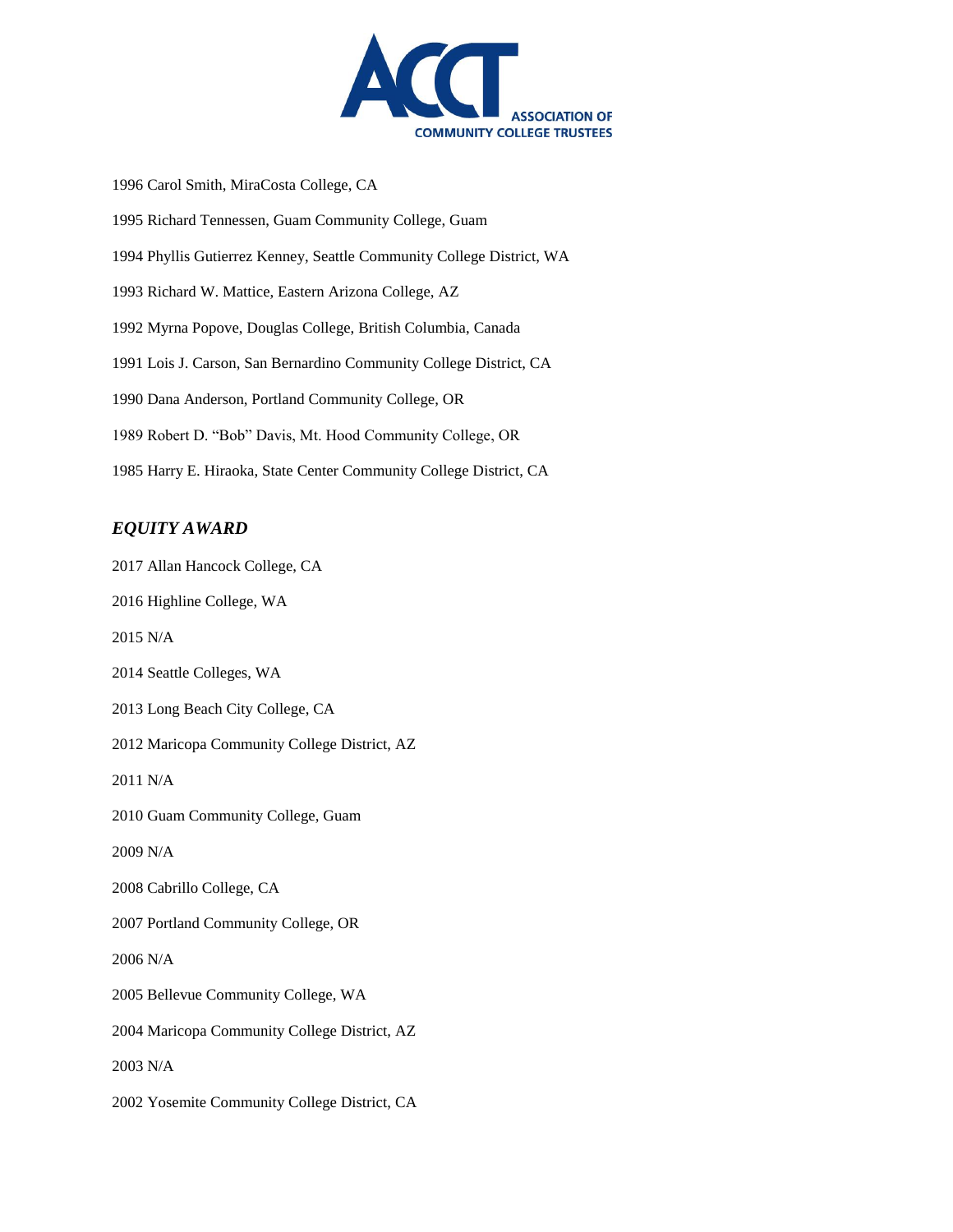

#### *CEO AWARD*

2017 Lee Lambert, Pima Community College District, AZ 2016 Michele Johnson, Pierce College District, WA 2015 Linda Kaminski, Yakima Valley Community College, WA 2014 Jack Bermingham, Highline Community College, WA 2013 Cindy Miles, Grossmont-Cuyamaca Community College District, CA 2012 Brice W. Harris, Los Rios Community College District, CA 2011 Mary Spilde, Lane Community College, OR 2010 Pamela Transue, Tacoma Community College, WA 2009 Lee Lambert, Shoreline Community College, WA 2008 Preston Pulliams, Portland Community College, OR 2007 Constance M. Carroll, San Diego Community College District, CA 2006 Thomas C. Henry Mohave Community College, AZ 2005 William C. Bonaudi, Big Bend Community College, WA 2003 William M. Vega, Coast Community College District, CA 2002 Pamela Transue, Tacoma Community College, WA 2001 John Keyser, Clackamas Community College, OR 2000 Robert Jensen, Pima Community College District, AZ 1999 Pamila Fisher, Chancellor, Yosemite Community College District, CA 1998 N/A 1997 Stephen Kridelbaugh, Southwestern Oregon Community College, OR 1996 John J. Klein, Central Arizona College, AZ 1995 Johnas F. (Jeff) Hockaday, Pima CCD, AZ 1994 Dan Moriarty, Portland Community College, OR 1993 George R. Boggs, Palomar College, CA 1992 Beverly O'Neill, Long Beach City College, CA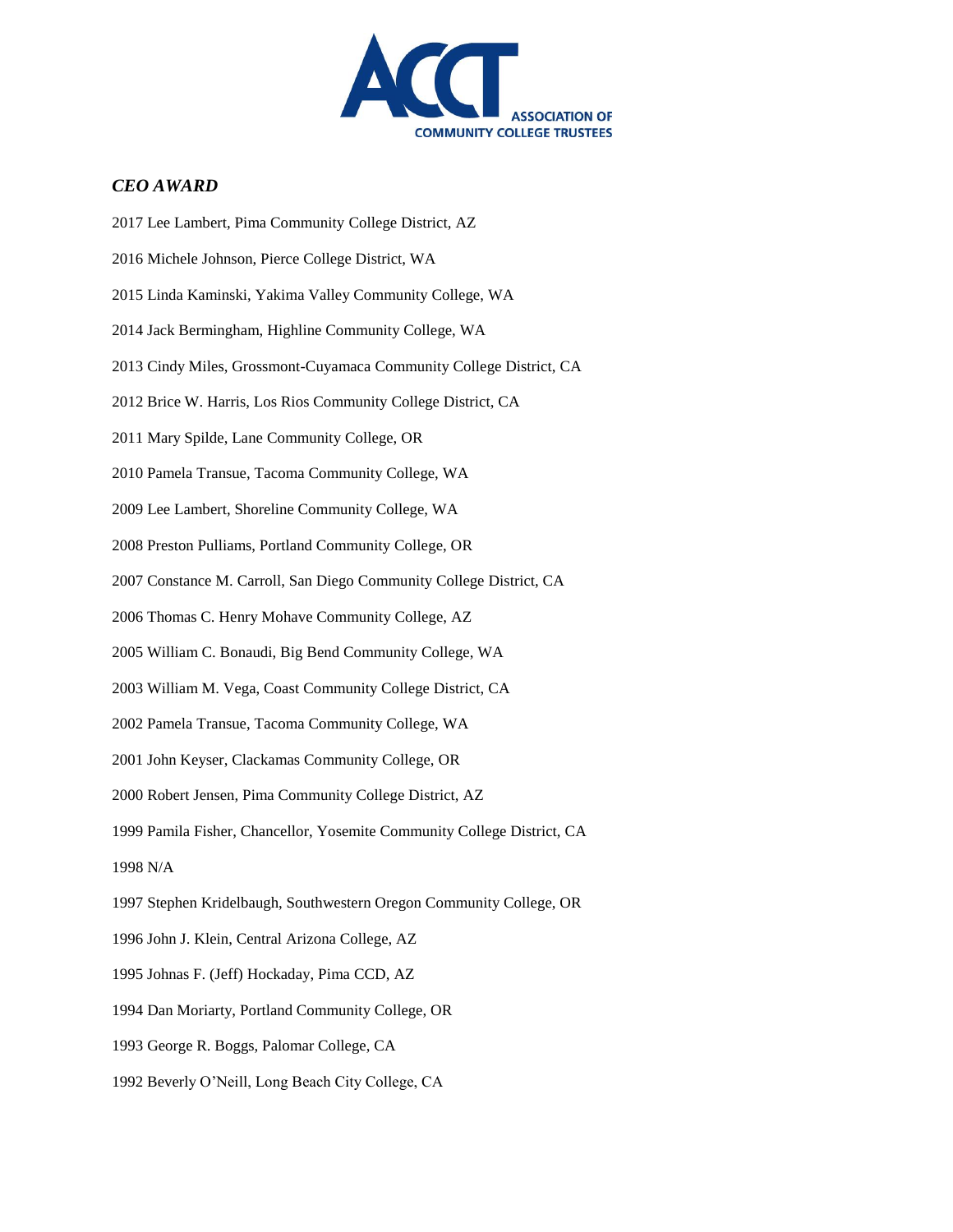

1991 L. Perra, Selkirk College, British Columbia, Canada 1990 Donald E. Walker, Grossmont-Cuyamaca CCD, CA 1989 Tom Van Groningen, Yosemite Community College District, CA 1988 Thomas C. Nielsen, Edmonds Community College, WA 1986 C. Nelson Grote, Community College of Spokane, WA

#### *FACULTY MEMBER AWARD*

2017 Christopher Scinto, Maricopa Community College District, AZ 2016 Corrinne Sande, Whatcom Community College, WA 2015 Ryann Leonard, Big Ben Community College, WA 2014 Carl Luna, San Diego Community College District, CA 2013 Lois Roma-Deeley, Paradise Valley Community College, AZ 2012 Teri Mills, Portland Community College, OR 2011 Cathy Wei, Pasadena City College, CA 2010 Tom Garrison, Coast Community College District, CA 2009 Diego James Navarro, Cabrillo College, CA 2008 Karolyn Hanna, Santa Barbara City College, CA 2007 Spencer Hinkle, Portland Community College, OR 2006 Laurie Vasquez Santa Barbara City College, CA 2005 Dale Croes, South Puget Sound Community College, WA 2004 Sandra Beckman, Yukon College, Canada 2003 Laura Helminski, Rio Salado College, AZ 2002 Rebecca Gregg, Sierra College, CA 2001 Leon Baradat, MiraCosta College, CA 2000 Jim DeKloe, Solano Community College, CA 1999 Susan Parsons, Cerritos Community College District, CA 1998 Mark W. Vernoy, Palomar College, CA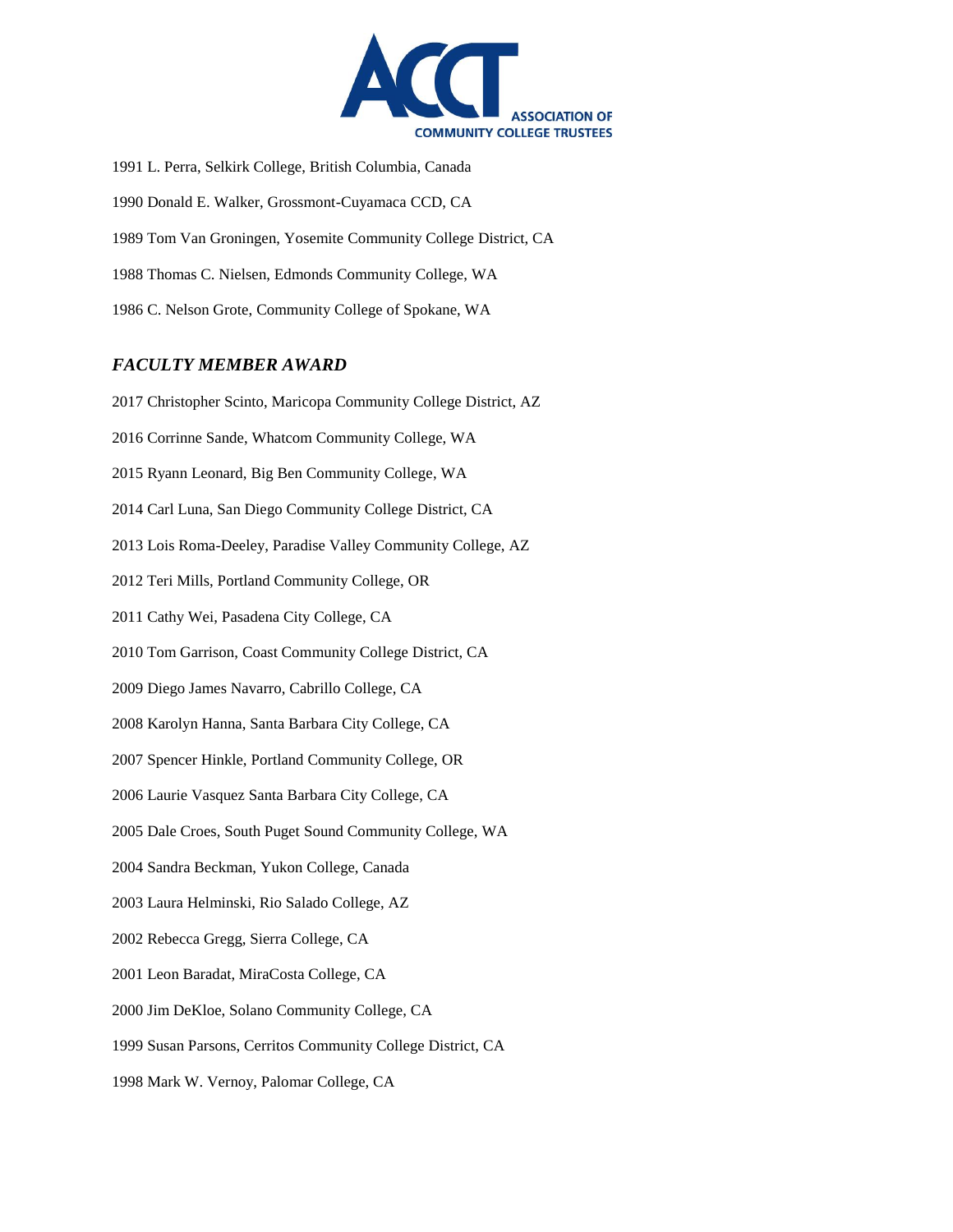

1997 Sally Flotho, Golden West College, CA 1996 Bonnie Ann Dowd, Palomar College, CA 1995 Ronald Pardee, Riverside Community College, CA 1994 Marcia Barton, North Seattle Community College, WA 1993 Bonita "Bonnie" L. Roohk, Golden West College, CA 1992 Gloria Guzman, Rancho Santiago College, CA 1991 Marilyn Connor, Chemeketa Community College, OR 1990 Candace D. Waltz, San Diego City College, CA 1989 John Toomasian, Fresno City College, State Center CCD, CA 1986 Margaret Lynne, Ketchikan Community College, AK 1985 Edward A. Colozzi, Leeward Community College, HI

#### *PROFESSIONAL BOARD STAFF MEMBER AWARD*

2017 Janet Reaume, Centralia College, WA 2016 Lisa Rose, Santa Monica College, CA 2015 Beverly Bailey, Chabot-Las Positas Community College District, CA 2014 Jeannie Odle, Chemeketa Community College, OR 2013 Violet Ayon, North Orange County Community College District, CA 2012 Gloria Smith, Maricopa Community College District, AZ 2011 Tria Bullard, Columbia Gorge Community College, OR 2010 Christian Teeter, Coast Community College District, CA 2009 Sandra Sheen, Chaffey Community College District, CA 2008 Lorna O'Guinn, Portland Community College, OR 2007 Sandra E. Zelasko, Grays Harbor College, WA 2006 Jon O'Bergh Foothill-De Anza Community College District, CA 2005 Lee Salter, Umpqua Community College, OR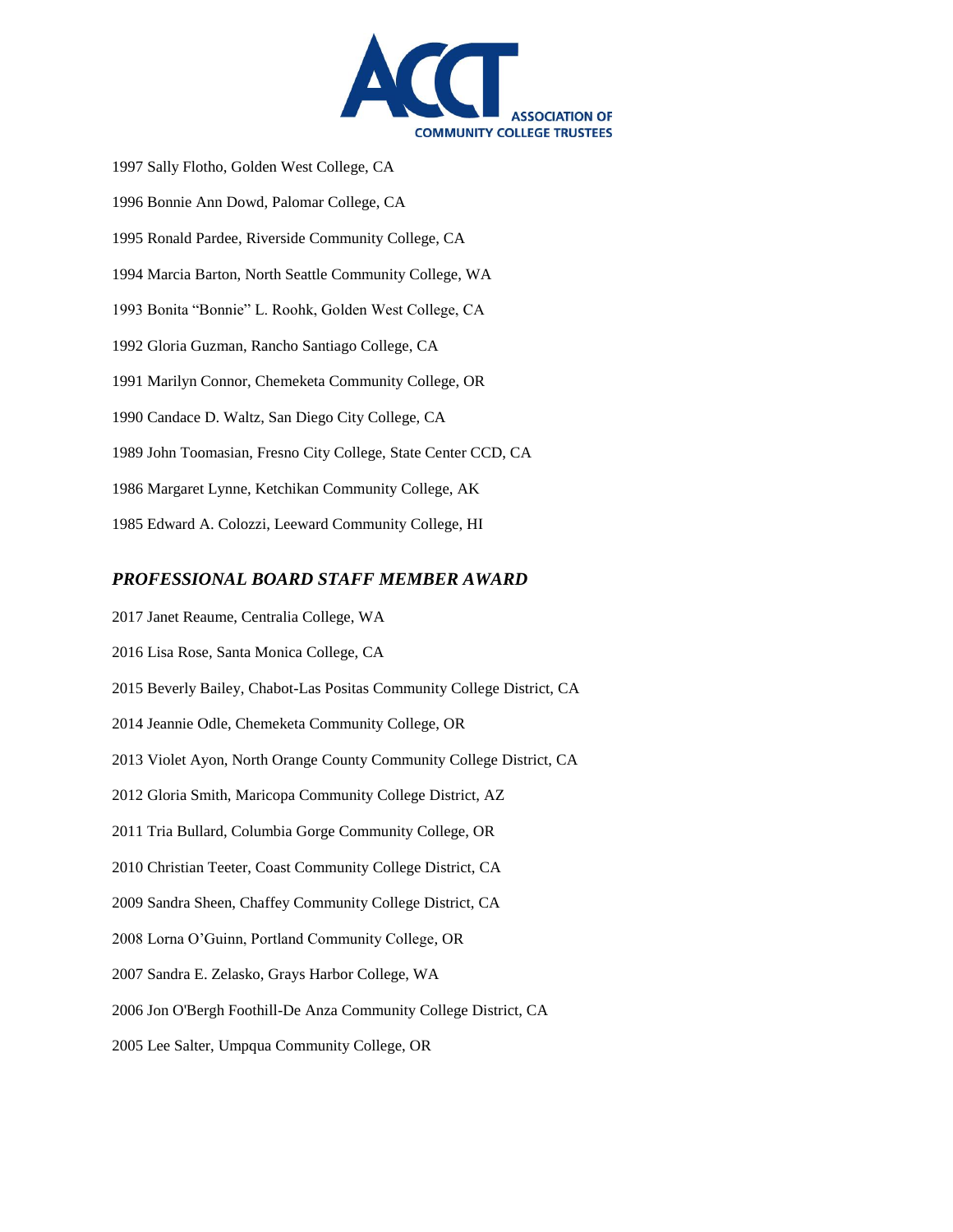

# **Southern Region**

#### *TRUSTEE AWARD*

2017 Helen Rosemond-Saunders, Tri-County Technical College, SC 2016 Paul Batson, III, Greenville Technical College, SC 2015 George Regan, Robeson Community College, NC 2014 Lyn Austin, Johnston Community College, NC 2013 Rao Musunuru, Pasco-Hernando Community College, FL 2012 David H. Miller, Northern Virginia Community College, VA 2011 Karen Durden, Gulf Coast State College, FL 2010 Wendell "Winkie" Williams, South Florida Community College District, FL 2009 Deanne "Dede" Schaffner, Seminole State College of Florida, FL 2008 Stanley M. Edwards, Halifax Community College, NC 2007 Arthur E. Brown, Jr., Technical College of the Lowcountry, SC 2006 Carolyn Price Trident Technical College, SC 2005 William C. Cramer, Jr., Gulf Coast Community College, FL 2004 Thomas D. Keenum, Sr., Northeast Mississippi Community College, MS 2003 W. Richard Johnston, St. Petersburg College, FL 2002 Angus Cotton, Technical College of the Lowcountry, SC 2001 Thomas W. Moore, Jr., Polk Community College, FL 2000 Montez Martin, Trident Technical College, SC 1999 Talmadge Penland, Asheville-Buncombe Tech. Community College, NC 1998 Elsie Childres, Western Piedmont Community College, NC 1997 George Little, Sandhills Community College, NC 1996 Robert C. Wrenn, Virginia State Board for Community Colleges, VA 1995 C. Louis Shields, Coastal Carolina Community College, NC 1994 Joseph H. Lang, Board Chairman, St. Petersburg Junior College, FL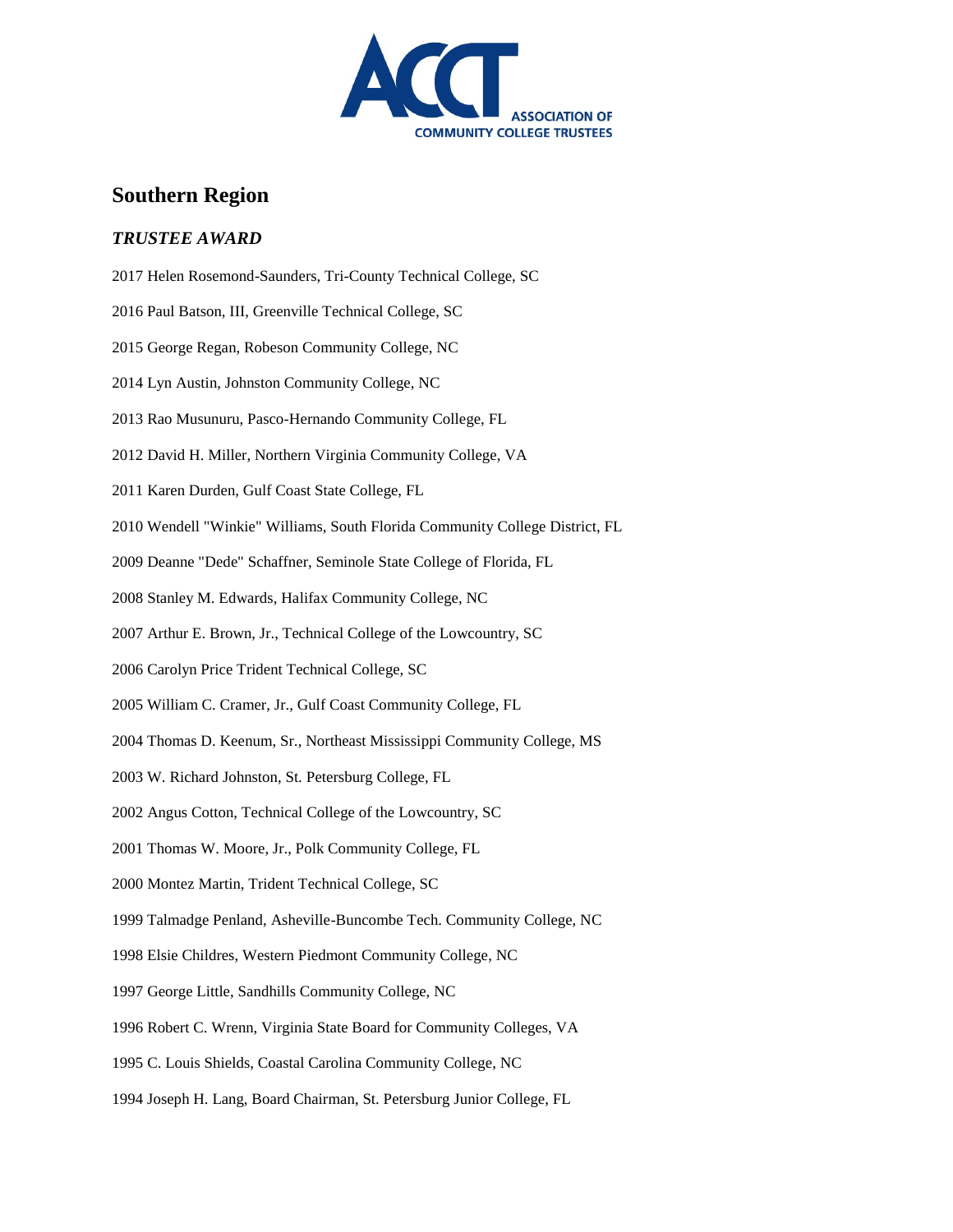

1993 James E. Kirk, Jr., Central Florida Community College, FL

1992 Martin Fine, Miami-Dade Community College, FL

1991 Walter R. Bivins, Hinds Community College, MS

1990 Charles A. Whitehead, Gulf Coast Community College, FL

1989 Frances R. "Dolly" Hand, Palm Beach Community College, FL

1988 Robert W. Harrell, Jr., Former Member, Virginia State Board for CC; Director, Economic and Technology, VA Development, Center- for Innovative Technology, Virginia Community College System, VA

1987 Faye J. Twisdale, Halifax Community College, NC

1986 Edward "Sandy" Sanders, ACCT Second Vice President: Trustee, Westark Community College, AR

1985 John A. Forline Jr., Member, North Carolina State Board for CC, NC

1984 George G. Tapper, Gulf Coast Community College District, FL

#### *EQUITY AWARD*

2017 Trident Technical College, SC

2016 Greenville Technical College, SC

2015 Halifax Community College, NC

2014 Robeson Community College, NC

2013 Midlands Technical College, SC

2012 N/A

2011 N/A

2010 St. Petersburg College, FL

2009 Midlands Technical College, SC

2008 Miami Dade College, FL

2007 N/A

2006 Hillsborough Community College, FL

2005 N/A

2002 Halifax Community College, NC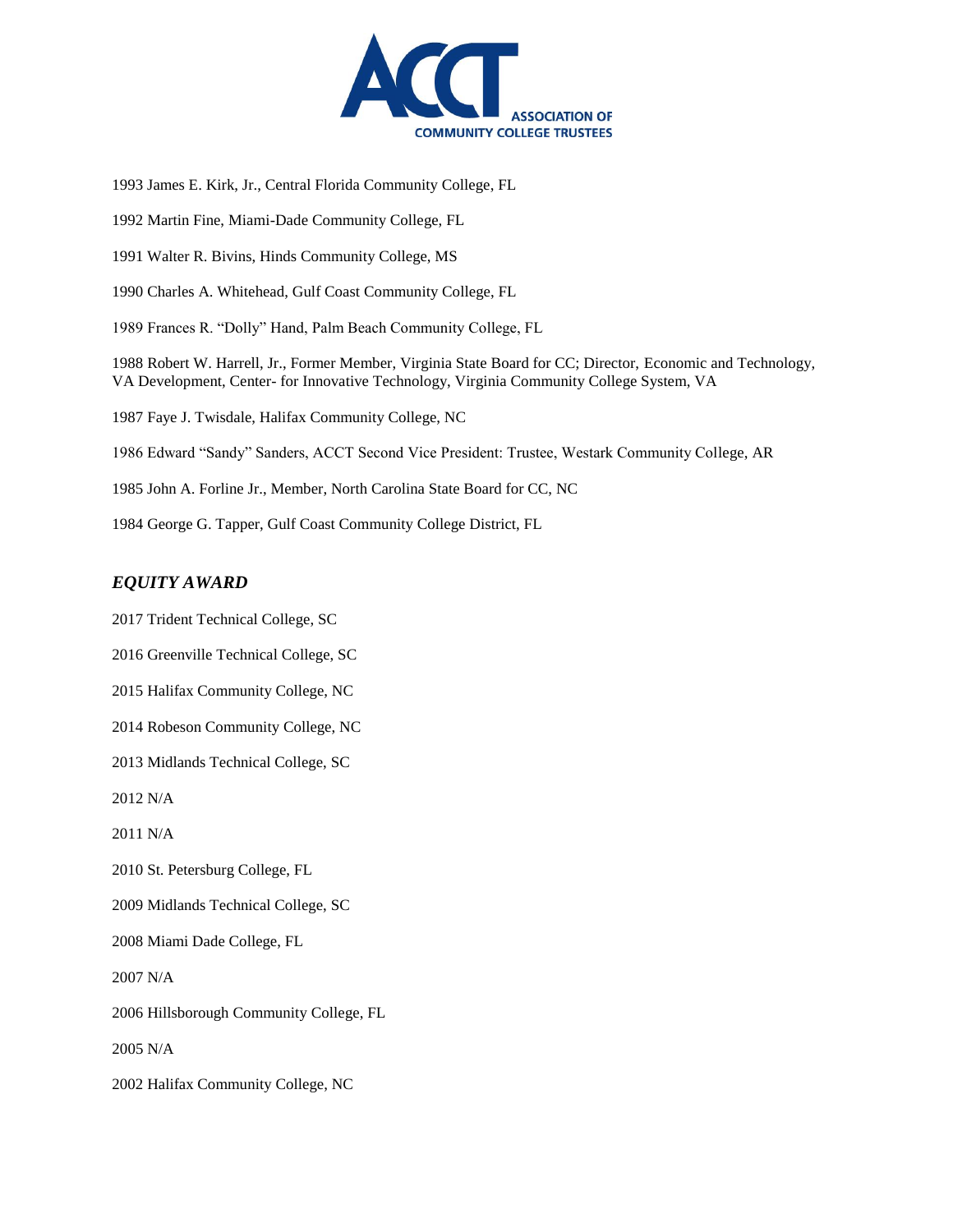

#### *CEO AWARD*

2017 Deborah Lamm, Edgecombe Community College, NC 2016 J. David Armstrong, Jr., Broward College, FL 2015 Ronnie Booth, Tri-County Technical College, SC 2014 Marshall "Sonny" White, Midlands Technical College, SC 2013 Edwin Massey, Indian River State College, FL 2012 David C. Cole, Itawamba Community College, MS 2011 Joe May, Louisiana Community and Technical College System, LA 2010 Gwendolyn Stephenson, Hillsborough Community College, FL 2009 Mary Thornley, Trident Technical College, SC 2008 Patricia A. Skinner, Gaston College, NC 2007 Willis H. Lott, Jr., Mississippi Gulf Coast Community College, MS 2006 E. Ann McGee Seminole Community College, FL 2005 Walter G. Bumphus, Louisiana Community & Technical College System, LA 2004 Tony Zeiss, Central Piedmont Community College, NC 2003 Charles R. Dassance, Central Florida Community College, FL 2002 Eduardo Padron, Miami-Dade Community College, FL 2001 Clyde Muse, Hinds Community College, MS 2000 John Cavin, Southside Virginia Community College, VA 1999 Paul Gianini, Jr., Valencia Community College, FL 1998 Carl M. Kuttler, Jr., St. Petersburg Junior College, FL 1997 Donald Reichard, James Sprunt Community College, NC 1996 Ronald K. Lingle, Coastal Carolina Community College, NC 1995 Eduardo Padron, Miami-Dade Community College-Wolfson, FL 1994 Barry L. Mellinger, Mississippi Gulf Coast Community College, MS 1993 Joseph W. Grimsley, Richmond Community College, NC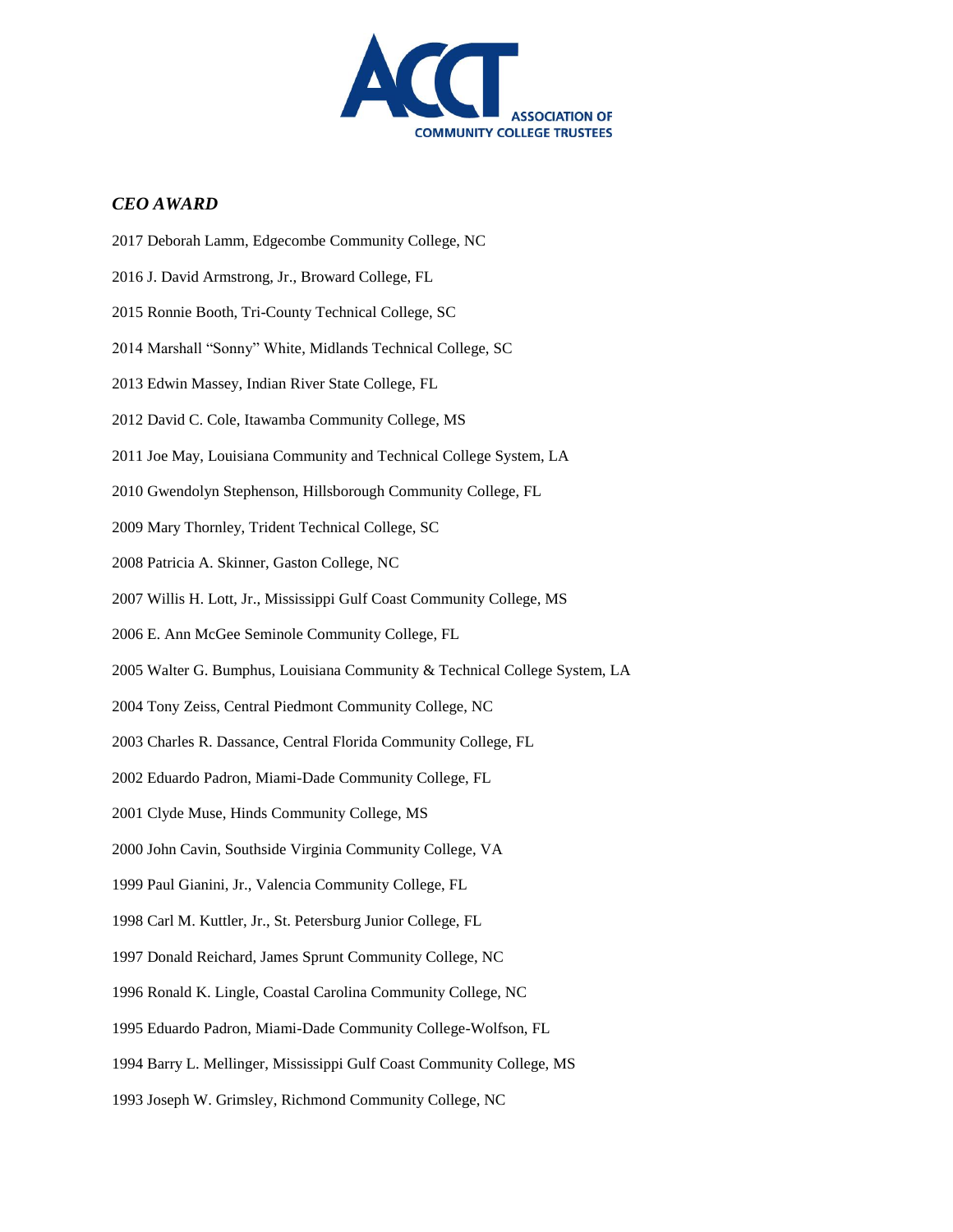

1992 W. O. Benjamin, Itawamba Community College, MS 1991 Robert Craig Allen, Fayetteville Technical Community College, NC 1990 James L. Hudgins, Midlands Technical College, SC 1989 Bruce I. Howell, Wake Technical Community College, NC 1987 James L. Henderson, Jr., Coastal Carolina Community College, NC 1986 Jeff Hockaday, Virginia Community College System, VA 1985 Robert W. Scott, State President, State Department of Community Colleges, NC

## *FACULTY MEMBER AWARD*

2017 Amber Morgan, Greenville Technical College, SC 2016 Heidi Marshall, Florida State College at Jacksonville, FL 2015 Maureen Tremel, Seminole State College of Florida, FL 2014 Bill Mulkey, Midlands Technical College, SC 2013 Laura Franklin, Northern Virginia Community College, VA 2012 Elizabeth E. Traxler, Greenville Technical College, SC 2011 Steve Meier, St. Petersburg College, FL 2010 Erik Christensen, South Florida Community College District, FL 2009 Gayle Greene-Aguirre, Mississippi Gulf Coast Community College, MS 2008 Mary Ann Kohli, Trident Technical College, SC 2007 Karla S. Smith, Mississippi Gulf Coast Community College, MS 2006 Gilda Rubio-Festa Central Piedmont Community College, NC 2005 William Keith Goree, St. Petersburg College, FL 2004 Bobby Cooper, Hinds Community College District, MS 2003 Lucille Roth, Technical College of the Lowcountry, SC 2002 Pamila J. Silvers, Asheville-Buncombe Technical Community College, NC 2001 Terry Whisnat, Southside Virginia Community College, VA 2000 Carol Holley, Mississippi Gulf Coast Community College District, MS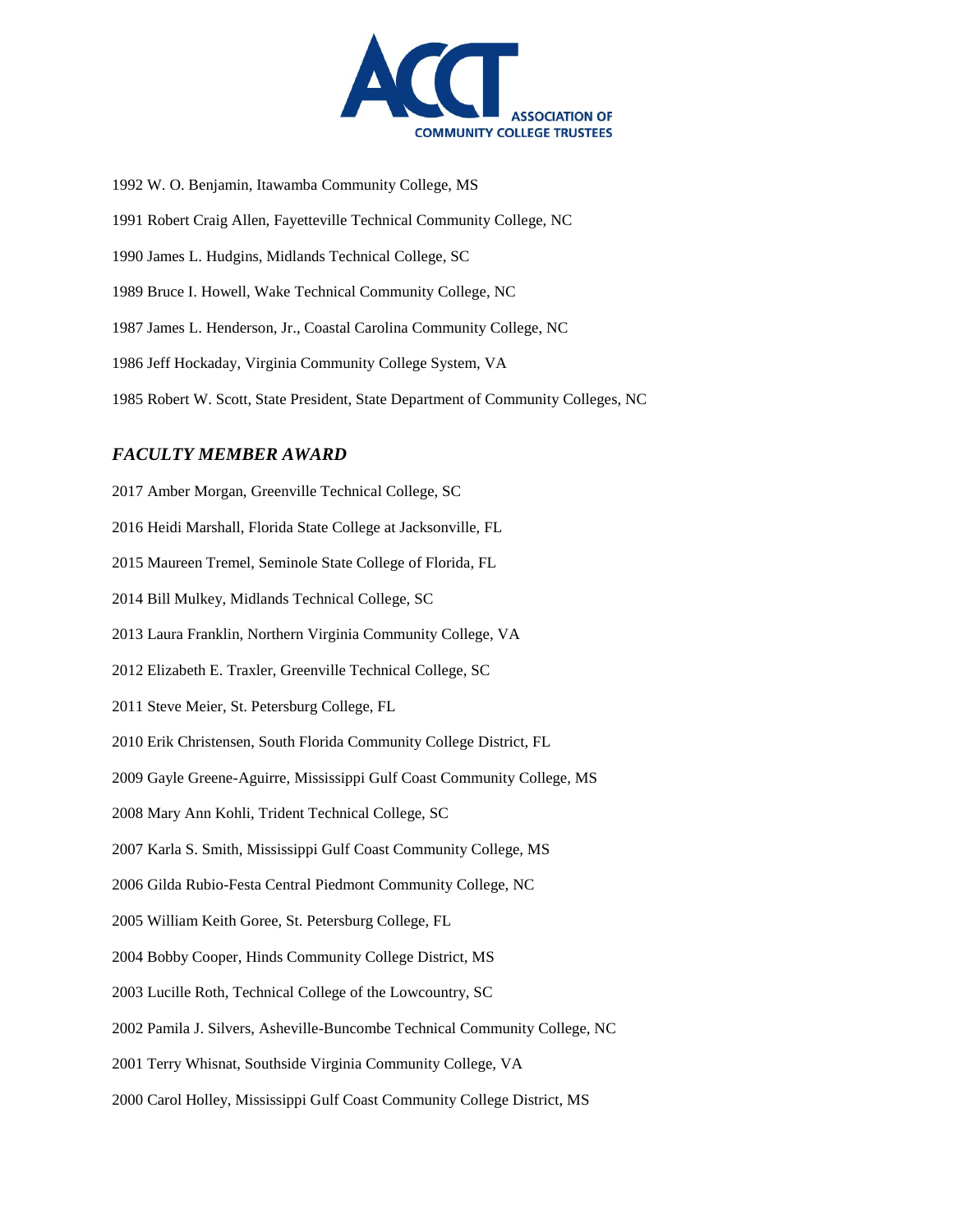

1999 Bill Jordan, Seminole Community College, FL 1998 Robert Tyndall, Forsyth Technical College, NC 1997 Janice Stoudemire, Midlands Technical College, SC 1996 Richard D. Semmler, Northern Virginia Community College, VA 1995 Vashti Muse, Hinds Community College, MS 1994 John R. Long, Midlands Technical College, SC 1993 Susan A. Smith, Midlands Technical College, SC 1992 Sandra Y. Etheridge, Gulf Coast Community College, FL 1991 Lou Cleveland, Chipola Junior College, FL 1990 Peggy McClure, Midlands Technical College, SC 1989 Allen C. Hamlin (ACCT Past-Chair), Palm Beach Community College, FL 1987 Laura Buffaloe, Halifax Community College, NC 1984 Kenneth Alfers, Mountain View College, TX

#### *PROFESSIONAL BOARD STAFF MEMBER AWARD*

2017 Kimberly Mack, Halifax Community College, NC 2016 N/A 2015 Cheryl Daley, Seminole State College of Florida, FL 2014 Michelle Lee, Cape Fear Community College, NC 2013 Patsy Bee, West Virginia University at Parkersburg, WV 2012 Tarsha Bush-Dudley, Roanoke Chowan Community College, NC 2011 Doris Simpson, Tri-County Technical College, SC 2010 Natalie Gamble, Trident Technical College, SC 2009 Bridget Megronigle, Midlands Technical College, SC 2008 Wanda C. Brown, Randolph Community College, NC 2007 Ann M. Kiser, Stanly Community College, NC 2006 Gloria Breland, Mississippi Gulf Coast Community College, MS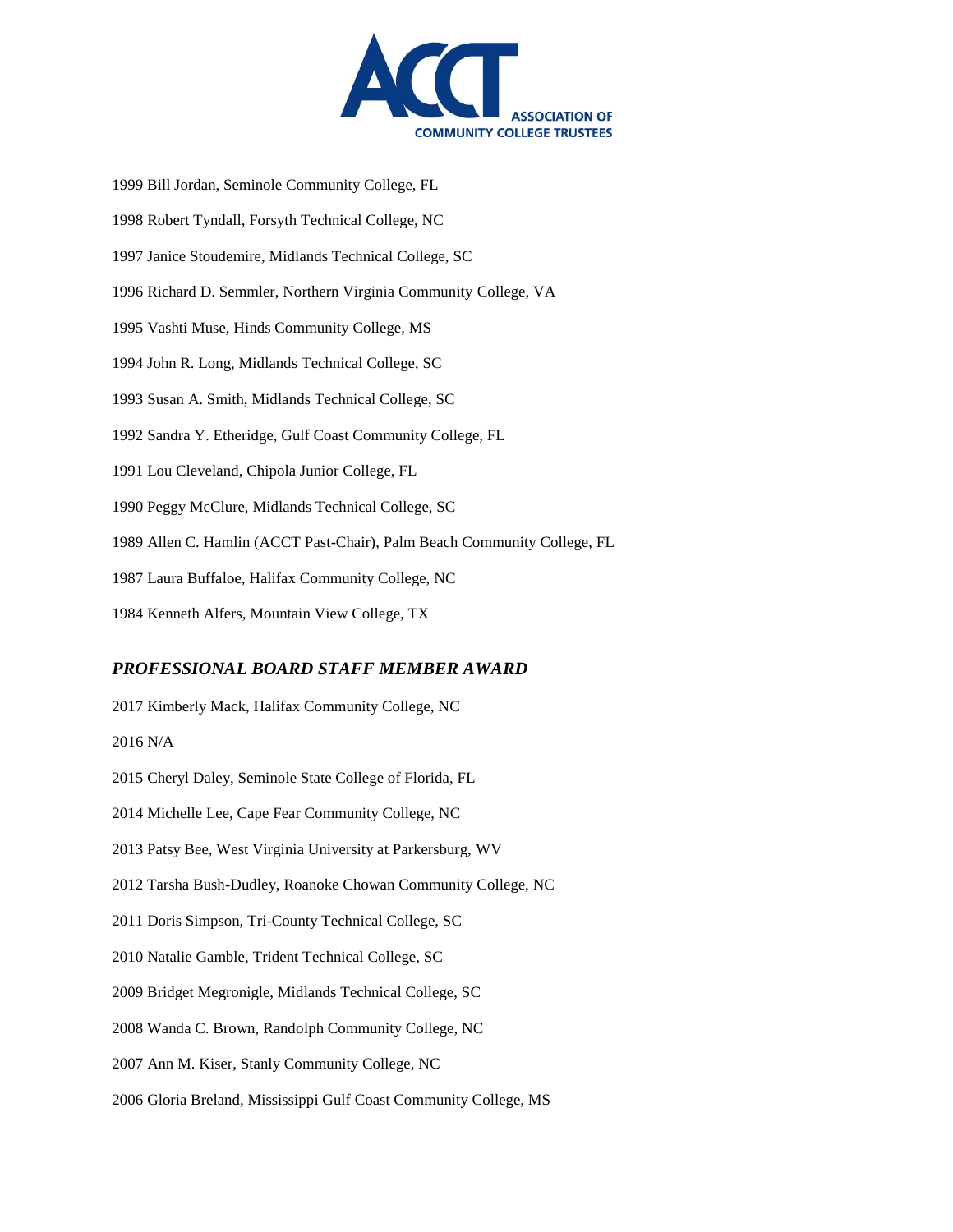

2005 N/A

# **Western Region**

#### *TRUSTEE AWARD*

2017 Mike Johnson, Barton Community College, KS 2016 John Patrick, Eastern Wyoming College, WY 2015 John Davies, Northeast Community College, NE 2014 M. Thomas Perkins, Western Nebraska Community College, NE 2013 Marie Flickinger, San Jacinto College District, TX 2012 Gary R. Gurwitz, South Texas College, TX 2011 James Howell, Rose State College, OK 2010 Michael Williams, Houston Community College System, TX 2009 Kitty Boyle, Dallas County Community College District, TX 2008 James P. Lucas, Miles Community College, MT 2007 Conny M. Moore, Frank Phillips College, TX 2006 Manuel Benavidez, Jr. South Texas College, TX 2005 Bruce A. Austin, Houston Community College, TX 2004 Mike Bailey, Eastern Oklahoma State College, OK 2003 Betty J.C. Wright, Rose State College - Midwest City, OK 2002 JoAnn Sharp, Seward County Community College, KS 2001 Elmer Beckendorf, North Harris Montgomery CCD, TX 2000 Jerry Jircik, Alvin Community College, TX 1999 Ken Wortman, Central Community College, NE 1998 Don S. Reynolds, Rose State College, OK 1997 N/A 1995 W. L. Levi Smallwood, San Jacinto College District, TX 1994 John Michael Williams, Oklahoma City Community College, OK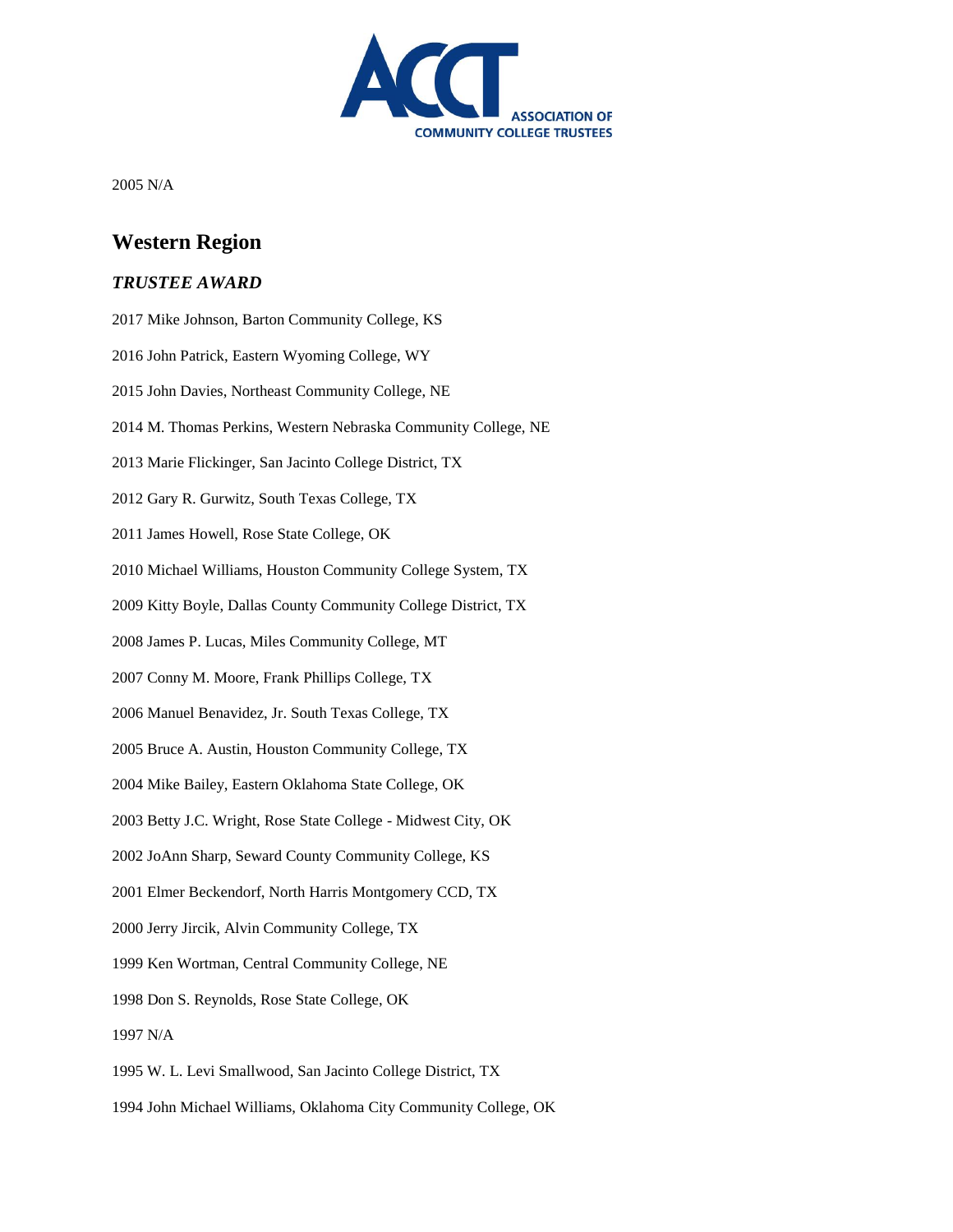

1993 Virginia Krebs, Johnson County Community College, KS

1992 Rex Monahan, Northeastern Junior College, CO

1991 Elmer Dezso, Alvin Community College, TX

1990 Lanny Gardner, Oklahoma City Community College, OK Robert Keenan, Barton County CC, KS

1989 Leighton B. Dawson, Navarro College, TX

1988 Albert Romero, Santa Fe Community College, TX

1987 Bobby Ann Peiffer, ACCT Texas State Chairman; Trustee, Houston CCS, TX

1986 Harold Walker, Cowley County Community College, KS

1985 Hugh W. Speer, Johnson County Community College, KS

1984 Richard Corkle, Northeast Technical Community College, NE

#### *EQUITY AWARD*

2017 Oklahoma City Community College, OK

2016 El Paso Community College, TX

2015 Southeast Community College, NE

2014 N/A

2013 Alamo Colleges, TX

2012 Central Wyoming College, WY

2011 Tarrant County College District, TX

2010 College of the Mainland, TX

2009 San Juan College, NM

2008 Dallas County Community College District, TX

2007 Dallas County Community College District, TX

2005 South Texas College, TX

2002 San Juan College, NM

#### *CEO AWARD*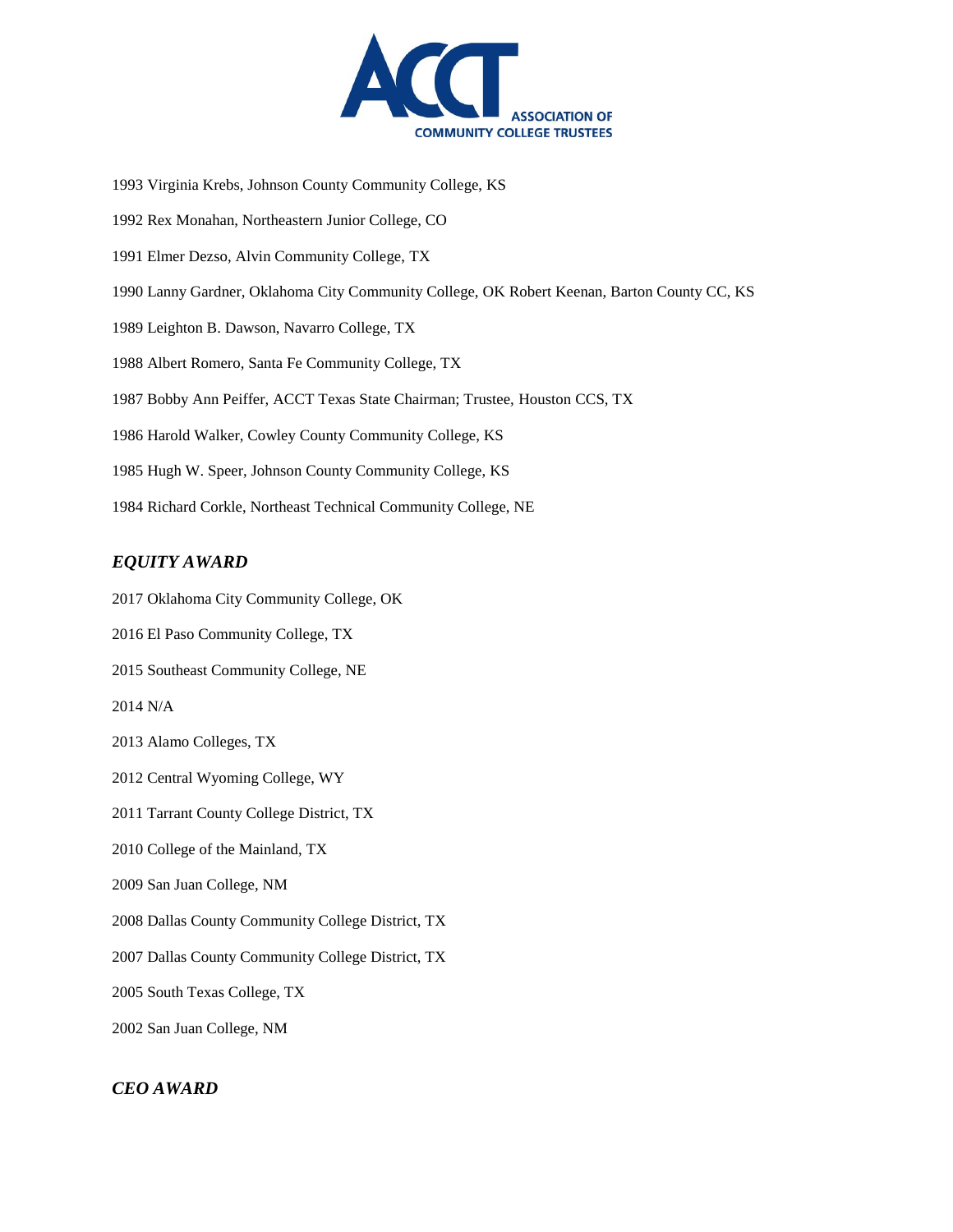

- 2017 Michael Chipps, Northeast Community College, NE
- 2016 Jane Karas, Flathead Valley Community College, MT
- 2015 Brenda Hellyer, San Jacinto College District, TX
- 2014 Jack Huck, Southeast Community College, NE
- 2013 Katharine Winograd, Central New Mexico Community College, NM
- 2012 Bruce Leslie, Alamo Colleges, TX
- 2011 Stephen Kinslow, Austin Community College District, TX
- 2010 Jo Anne McFarland, Central Wyoming College, WY
- 2009 Jane A. Karas, Flathead Valley Community College, MT
- 2008 Jacqueline Vietti, Butler Community College, KS
- 2007 Cary A. Israel, Collin County Community College District, TX
- 2005 David E. Daniel, Midland College, TX
- 2004 Michael J. Glennon, Albuquerque Technical Vocational Institute, NM
- 2003 Millicent M. Valek, Brazosport College, TX
- 2002 Marc Nigliazzo, Temple College, TX
- 2001 Dean VanTrease, Tulsa Community College, OK
- 2000 James Grote, Seward County Community College, KS
- 1999 James C. Henderson, San Juan College, NM
- 1998 Luther "Bud" Joyner, Amarillo College, TX
- 1997 Stephen J. Kridelbaugh, Amarillo College, TX
- 1996 Gerald E. Burson, Navarro College, TX
- 1995 William A. Wojciechowski, San Jacinto College District, TX
- 1994 A. Rodney Allbright, Alvin Community College, TX
- 1993 John H. Anthony, Collin County Community College, TX
- 1992 Tom S. Sewell, San Jacinto College District, TX
- 1991 Charles J. Carlsen, Johnson County Community College, KS

1990 N/A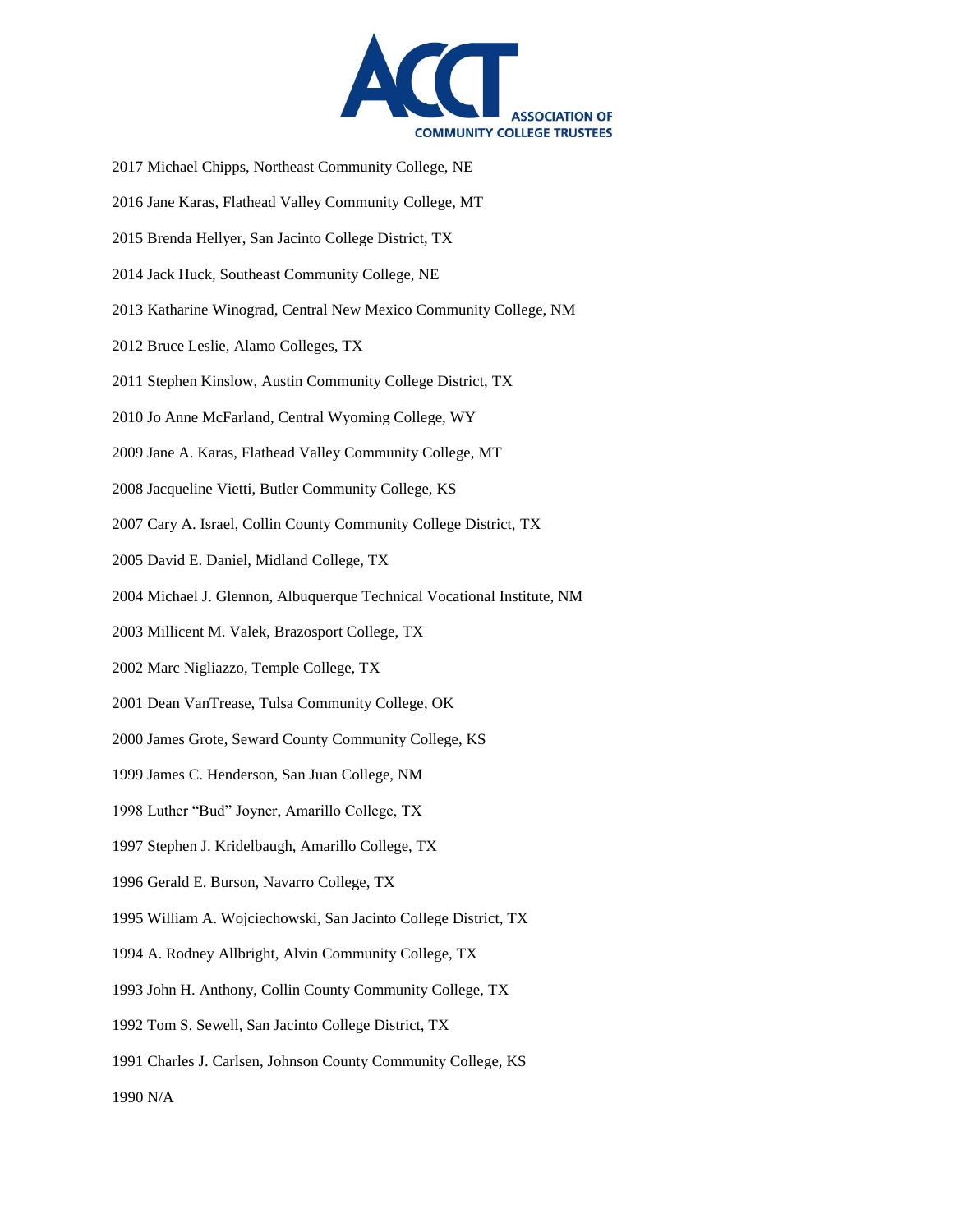

1989 Dan Angel, Austin Community College, TX 1988 Joe A. Airola, North Harris County College, TX 1987 Joe B. Rushing, Tarrant County Junior College, TX

### *FACULTY MEMBER AWARD*

2017 Matthew Lewis, San Jacinto College District, TX 2016 Liz Ann Báez Aguilar, Alamo Colleges, TX 2015 Suryakant Desai, Dallas County Community College District, TX 2014 John Rawlings, Flathead Valley Community College, MT 2013 Dan Leingang, Bismarck State College, ND 2012 Paul Benson, Dallas County Community College District, TX 2011 Pamela Millsap, College of the Mainland, TX 2010 Ivan Lorentzen, Flathead Valley Community College, MT 2009 Ken Dewey, Rose State College, OK 2008 Gretchen Wheeler, Casper College, WY 2007 Richard Laidlaw, Laramie County Community College, WY 2006 Joyce Meinecke Central Community College, NE 2005 John C. Corley, Houston Community College, TX 2004 Mike Anzaldúa, Del Mar College, TX 2003 Craig Ratzliff, Central Community College, NE 2002 Roger Green, Nebraska Community College, NE 2001 Carol Nicklaus, Amarillo College, TX 2000 John Britt, Lee College, TX 1998 Debra J. King, Northern Wyoming Community College District, WY 1997 Sally P. Flotho, Golden West College, Coast Community College District, CA 1996 Neal Pohlman, Northeast College, TX 1995 Roger Boston, Houston Community College System, TX